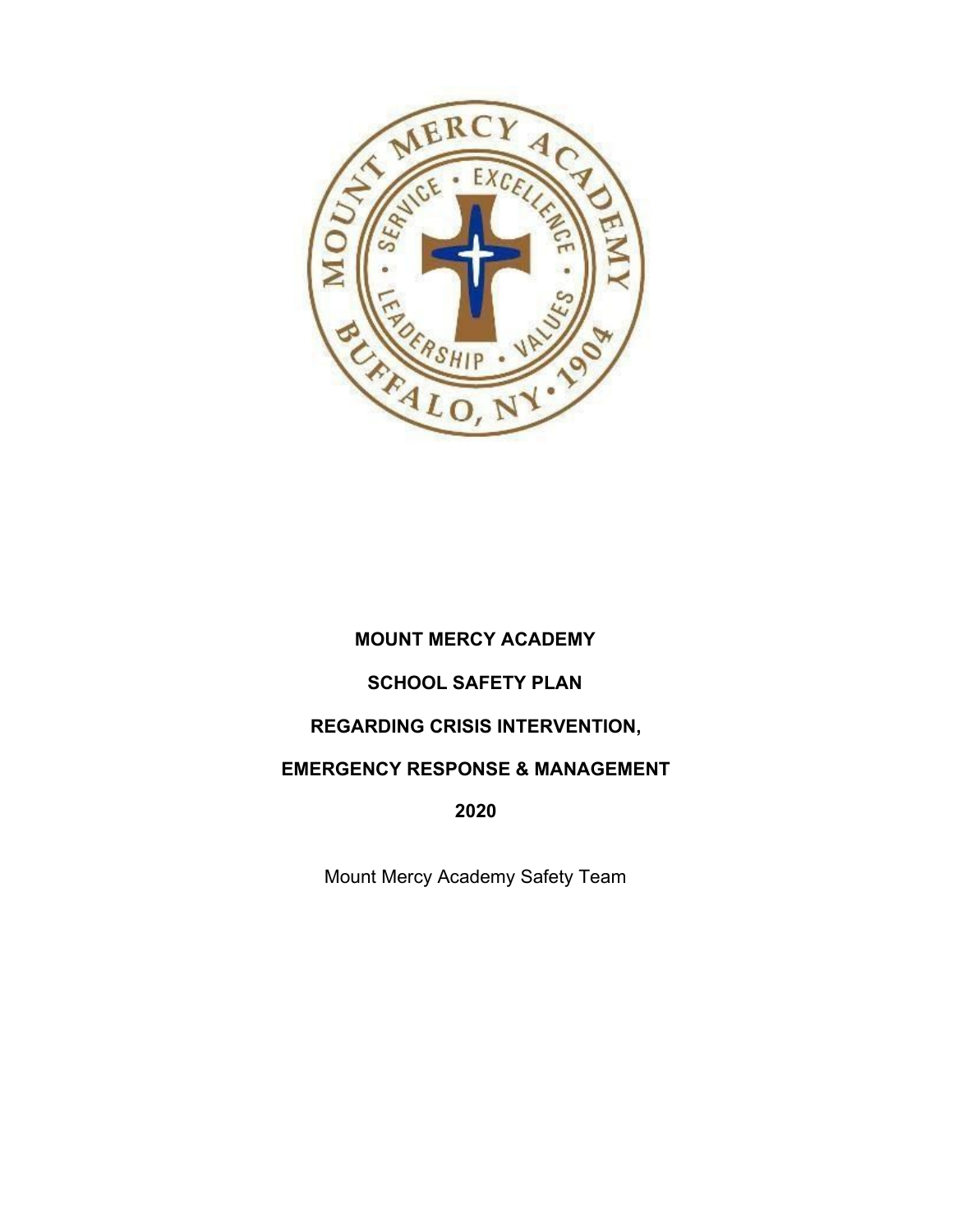#### **Authority**

The Administration of Mount Mercy Academy recognizes that natural disasters such as earthquakes, floods, tornadoes and winter storms, man-made disasters such as fires, chemical accidents and toxic spills, and civil disorders such as bomb threats and hostage situations are potential threats to the safety of the school community. **In this past year, COVID 19 has also been added to the list of challenges as we attempt to protect all students and adults.**

Therefore, in September, **2020,** the Facilities Team of Mount Mercy Academy approved the following policy:

Advance planning for emergencies and disaster is essential to provide for the safety of students and staff should a threat to safety arise from fire or other causes; it also strengthens the morale of all concerned to know that preparedness plans exist and that students and staff have been trained to carry them out.

The Principal shall develop a school safety plan in compliance with the Commissioner of Education Regulation Section 2801-a, Chapter 16, Title II, Article 55. The plan shall provide for sheltering, evacuation,**pandemic,** early dismissal, written notification to parents, students and staff, drills and coordination with local and county emergency preparedness administrators.

The School Safety Plan for Mount Mercy Academy will be the official guide for the school in case of fire, civil emergencies and natural disasters. All personnel and students will follow policies and procedures set forth in the guide.

#### **Legal Basis for the Plan**

This plan is developed in accordance with the Regulations of the Commissioner of Education, Section 2801-a, Chapter 16, Title II, Article 55 ([http://www.p12.nysed.gov/sss/lawsregs/2801a.html\)](http://www.p12.nysed.gov/sss/lawsregs/2801a.html), a copy of which is attached as Appendix 8, and in recognition of the legal responsibilities for actions during emergencies set forth in Article 2-B of the New York State Executive Law ([http://www.dhses.ny.gov/laws-policies/documents/Exec-Law-Art-2-B-2012.pdf\)](http://www.dhses.ny.gov/laws-policies/documents/Exec-Law-Art-2-B-2012.pdf), **as well as CDC Guidelines and ECDH Guidelines.**

#### **Statement of Purpose**

This school safety plan is intended to set forth the information required by Mount Mercy Academy staff involved in a school or regional emergency due to the occurrence of a natural or man-made disaster, or civil emergency.

This information includes use of warning and communications systems, operating procedures, individual responsibilities, authority structure, resources available, and specific guidelines for the various actions open to the staff of Mount Mercy Academy to protect life and property during and after an emergency.

#### **Assumptions**

While it is likely that outside assistance would be available in most serious emergency situations affecting Mount Mercy Academy, it is necessary for the school to plan for and be able to carry out immediate responses during the first stage of an emergency and to be prepared to effectively coordinate resources with the larger community in the event of a more widespread emergency.

In keeping with the nationwide and county strategy of developing an integrated management system, this plan is concerned with all types of emergency situations that may develop. It also accounts for activities before, during, and after emergency operations.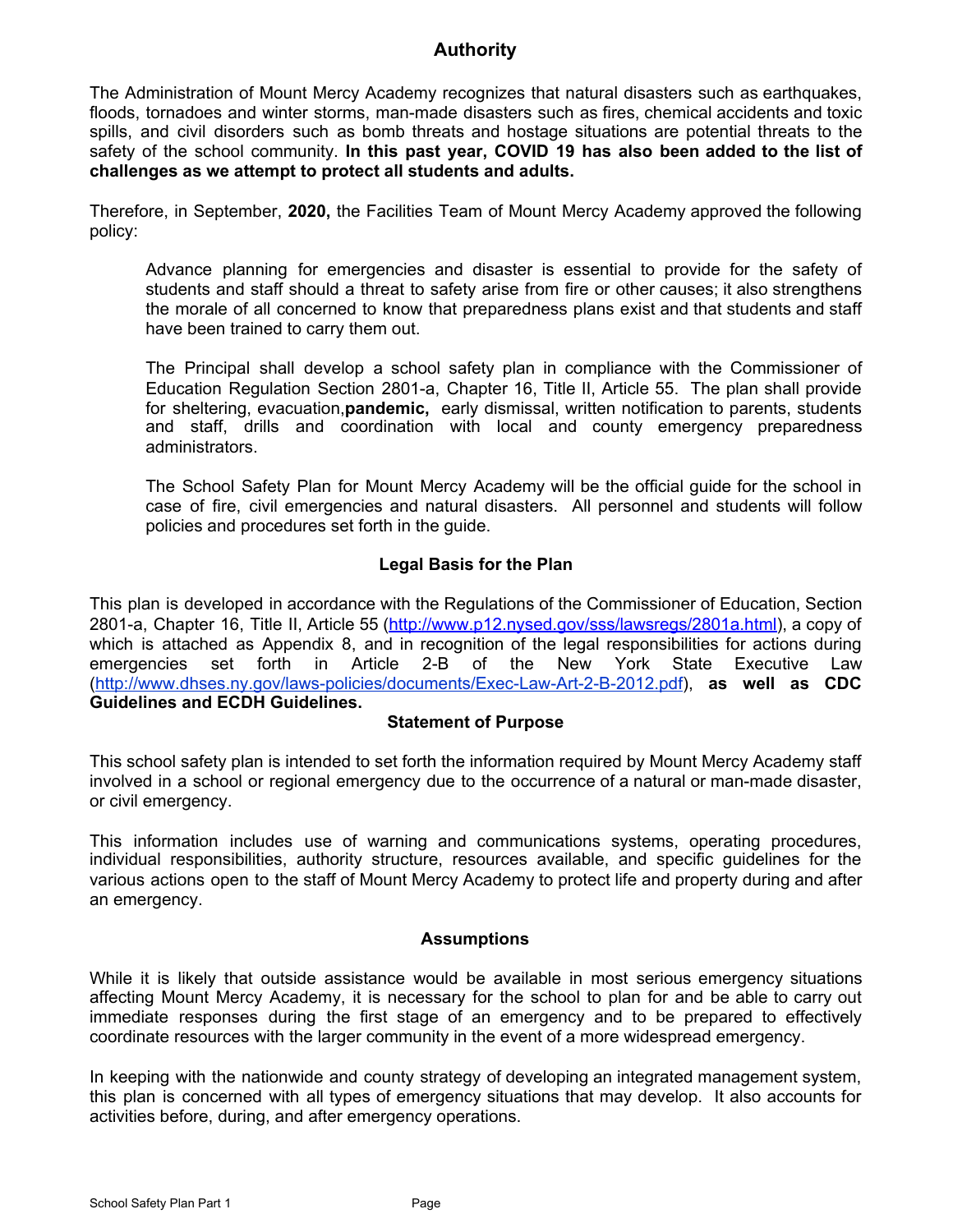#### 2020-21 PROJECT SAVE PLAN (SAFE SCHOOLS AGAINST VIOLENCE IN EDUCATION) BUILDING-LEVEL SCHOOL SAFETY PLAN, INCLUDING REQUIRED "DISTRICT-WIDE" COMPONENTS [CATHOLIC] SCHOOL SEPTEMBER, 2020

#### **INTRODUCTION**

Emergencies in schools must be addressed in an expeditious and effective manner. Schools are at risk of acts of violence, natural, and manmade disasters. To address these threats, the State of New York has enacted the Safe Schools Against Violence in Education (SAVE) law. Project SAVE is a comprehensive planning effort that addresses prevention, response and recovery with respect to a variety of emergencies in schools.

Catholic schools are considered districts in and of themselves. Therefore, even as just one school with just one building, we are required to have both District and Building Level Project SAVE School Safety Plans. This document is Mount Mercy Academy's combined District-wide and Building-Level Project SAVE School Safety Plans – with the confidential details of the Building Level Plan included as a separate Appendix.

Mount Mercy Academy supports the SAVE Legislation, **and intends to use these guidelines to promote safety and health.**This planning process will include meetings with parents, local police, security, School faculty and staff, and students to request participation in creating the plan, and feedback in reviewing the final plan. All constituencies will have full access for input.

The Mount Mercy Academy Safety Plan was developed by the Mount Mercy Academy Safety Team ('Safety Team') - which includes students, family, staff, local police and school safety personnel - for the **2020-21** School Year.

Our goals in creating and implementing our School Safety (SAVE) Plan are:

- To create an atmosphere and set of practices that prevent violence or unsafe conditions
- To create/implement a plan that will minimize the effects of serious violent incidents and emergencies
- To have an effective response plan for all predictable safety concern situations
- To produce a document that can be used as the basis for informing and training all school constituencies in regard to keeping our school safe.

Plans will be produced for the following (multi-hazard) situations: Fire, Intruder Alert, Bomb Scare, Medical Emergency, Gas Leak, Civil Disturbance, **Covid related emergencies** and will include plans for Rapid Dismissal.

Key School Data:

- Mount Mercy Academy will begin school in the Fall of **2020** with **190** students in grades 9-12, and **53** staff
- Address: 88 Red Jacket Parkway, Buffalo, NY 14220
- Phone number: 716-825-8796
- **Principal: Michele Sixt Melligan**
- $\leq$  Student Transportation Via Public Transportation and yellow bus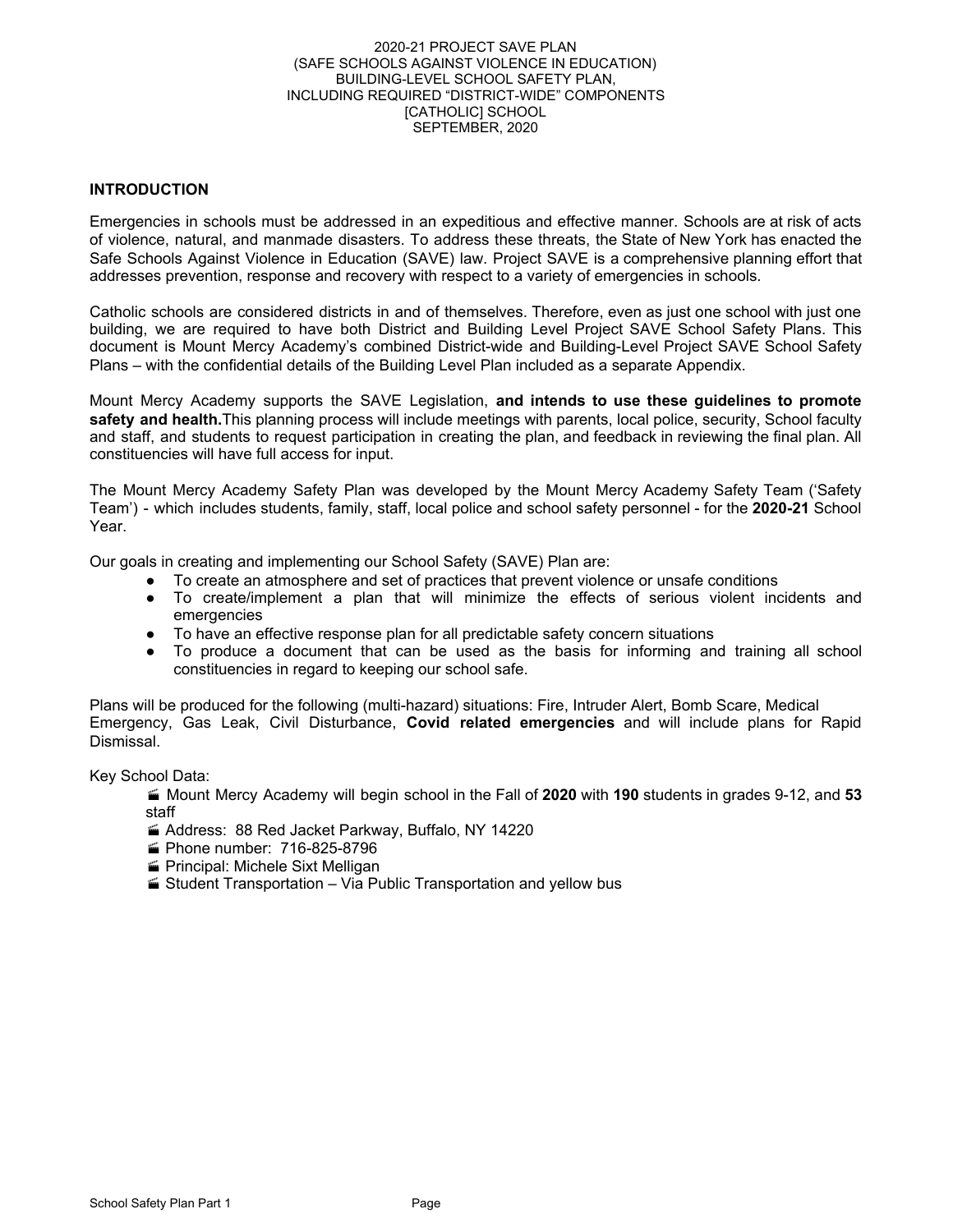#### **SECTION I: GENERAL CONSIDERATIONS AND PLANNING GUIDELINES A. Purpose**

- 1. The Mount Mercy Academy Safety (SAVE) Plan has been developed pursuant to Commissioner's Regulation 155.17. At the direction of the Board of Directors of Mount Mercy Academy (the 'Board'), a Mount Mercy Academy Safety Team was created and charged with the development and maintenance of a Mount Mercy Academy Safety Plan ('Plan'). This Plan includes input from parents, students, staff and school safety and other personnel.
- 2. The Plan was developed by the School Safety Team through a series of meetings attended by constituencies outlined above, following Safety Plan guidelines distributed by NYSED. The Safety Team will review emergency response plans with security professionals and consult with other schools with high quality SAVE plans to ensure feasibility and thoroughness.
- 3. Our goal in creating this plan is to ensure the maximum safety of all students and staff at our school through careful and well thought through planning. We will conduct table-top and actual drills of included plans to facilitate organized and effective use of these plans in the case of an actual emergency.

#### **B. School Safety Team**

The Mount Mercy Academy Safety Team is comprised of, but not limited to, representatives from the Board of Directors, Administration, Parents, Students, Faculty, School safety personnel, and other school personnel as follows:

#### **School Safety Team (Fall 2020)**

Principal\* The Michele Sixt Melligan School Safety Team Head Assistant Principal **Catherine Luhr** Catherine Luhr School Safety Team Member Assistant Principal **Assistant Principal Community Community** Ruth Howard Communist School Safety Team Member<br>
School Safety Personnel **School Safety Team Member** School Safety Personnel **School Safety Team Member**<br>
Assistant to the Principal **School Safety Team Member**<br>
School Safety Team Member Assistant to the Principal **Assistant to the Principal Construction Construction**<br>Main Office Coordinator **School Safety Team Member** Jeanne Burvid School Safety Team Member Main Office Coordinator **Main Office Coordinator** Jeanne Burvid School Safety Team Member<br>
School Security **School Safety Committee**<br>
School Safety Committee School Security<br>
Operations and Facilities<br>
Operations and Facilities<br>
Operations and Facilities<br>
School Safety Committee School Safety Committee

#### **C. Concept of Operations**

- The initial response to all emergencies at Mount Mercy Academy will be by the Core School Safety Team. Upon activation of the Core School Safety Team, local emergency officials and the Board of Directors will be notified as appropriate. Efforts may be supplemented by county and state resources through existing protocols as required.
- o The Core School Safety Team will also serve as the Emergency Response Team and Post Incident Response Team.

#### **D. Access to Floor Plans**

A set of floor plans and a diagram indicating School Evacuation sites and the routes students/staff will take to these sites will be provided to local emergency response agencies as part of the School Safety Planning process. Every member of the School Safety Team will have a copy of floor plans and evacuation route maps, and a copy of each will be included in the official School Safety Binder Located in the Main Office

#### **E. Revisions**

1. This Plan will be reviewed periodically during the year and will be maintained by the Core School Safety Team. For the 2020-21 school year , a Safety Plan was created in **September, inclusive of all COVID rules and regulations for student safety** and reviewed by the Mount Mercy Academy Board of Directors prior to school opening.. Plan is complete. **The plan was reviewed and approved by the Mount Mercy Academy Board of Trustees and submitted to the NYSED before October 1, 2020. After 2020, the required annual review will be completed on or before July 1 of each year after its adoption by the Mount Mercy Academy Board of Directors.**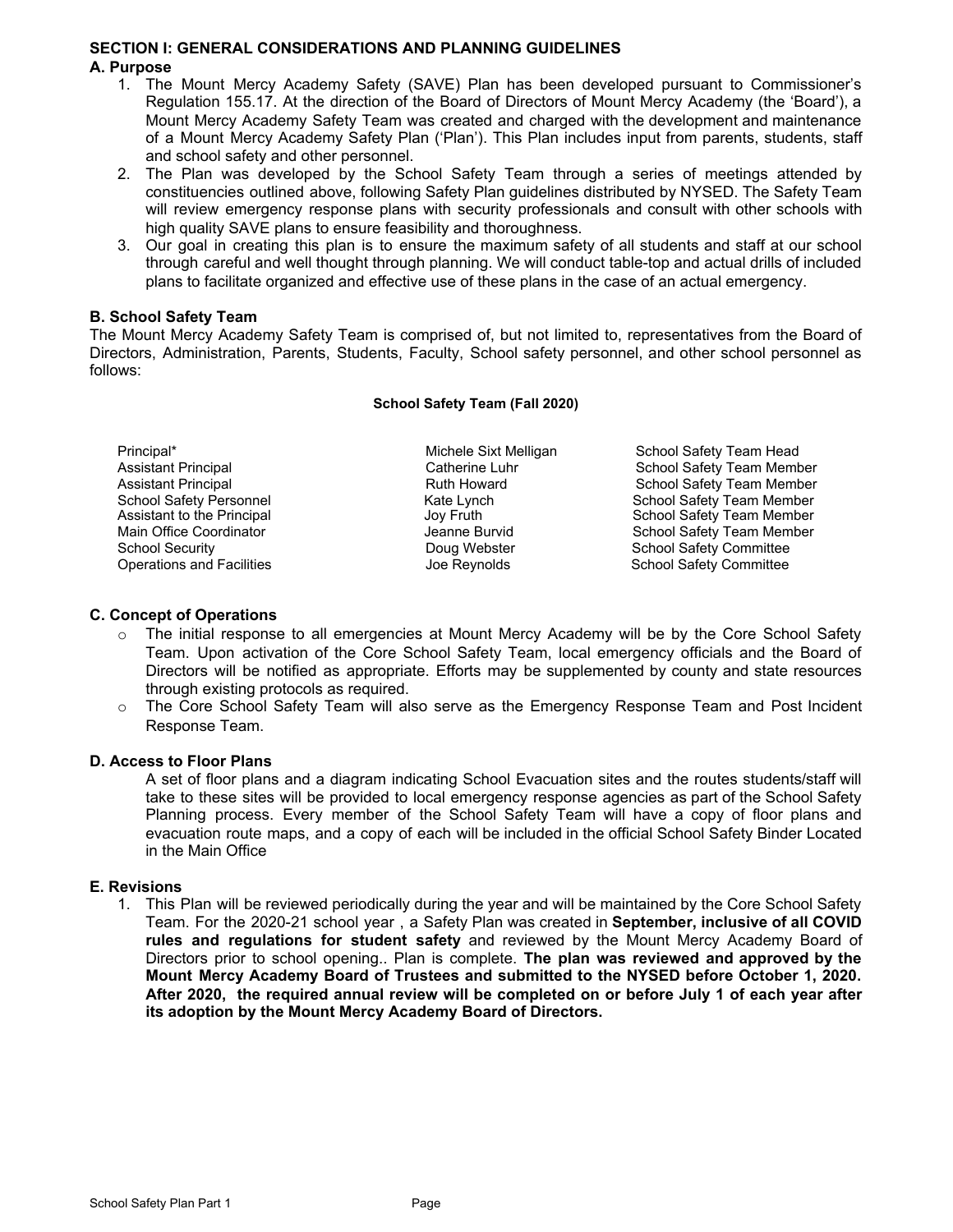#### **SECTION II: RISK REDUCTION/ INTERVENTION STRATEGIES**

#### **A. Prevention/Intervention Strategies**

Mount Mercy Academy believes strongly in the wisdom of implementing violence prevention and intervention protocols as a primary means of ensuring student/school safety. These protocols take the form of Prevention Programs, Building Personnel Training, Drills/Exercises/ Student Training, School Security Policies and Protocols, Coordination with Local Emergency Officials, and Maintenance of Educational Agency contact information as per the below:

*Prevention Programs*

- $\circ$  Program 1 anti bullying programs, violence prevention meetings, conflict resolution sessions, mentoring programs, clubs, other school safety programs,diversity programs and forums for students concerned about bullying/violence, establishing anonymous reporting mechanisms for school violence/ bullying ,etc.
- o Mount Mercy Academy will also create a positive, safe learning environment for students by implementing a community service program(in accordance with COVID regulations) and by creating school schedules that minimize potential for conflicts or altercations.

#### *Building Personnel Training*

- $\circ$  In preparation for planning and executing drills, the Safety Team will review information/guidance on the NYSED and New York State Center for School Safety websites as well as Safety Plans from other schools.
- o When hiring school safety/security personnel, the School will ensure all personnel have the appropriate background (experience and training) to fulfill their role, including training in how to de-escalate potentially violent situations.
- $\circ$  The School will review the details of its Safety Plans with all faculty and staff prior to school opening (including all plan logistics, roles and responsibilities, and back up plans), ensuring all are clear on all roles and responsibilities as well as logistics. Staff will sign off on having reviewed and understood School Safety Plans.
- o At least one Safety Team member **(Fred Kirisits**)r will attend school safety training offered and share learning with the entire School Safety Team.
- o Members of the **Mount Mercy Academy have taken CPR and AED training.(Doug Webster, Kate Lynch, Mary Colby, Brittany Sancrainte). All students are taught CPR through Physical Education courses.**

o Mount Mercy Academy staff members will take Violence Intervention training

#### *Drills / Exercises/ Student Training*

- $\circ$  The Safety Team will conduct 'table top' exercises playing through the execution of each multi-hazard plan using an actual school and neighborhood layout diagram.
- $\circ$  The School will review all emergency response plans with students within the first 2 weeks of school, to ensure all students understand expectations for their action/behavior and that of the entire school community.
- $\circ$  The School will conduct mandated actual safety drills that test components of the School Safety Plan. These drills will be conducted in coordination with local emergency response and preparedness officials, as follows:
	- 1. The School will schedule the dates and times of drills with local officials
	- 2. The School will notify parents one week before the drill
	- 3. Just before a drill, the School will contact local officials to announce the drill is about to start
- o The tentative schedule for School Safety Drills is:

| Date                 | <b>Drill</b> | <b>Type</b> |  |  |
|----------------------|--------------|-------------|--|--|
| TBD based on weather | Fire         |             |  |  |
| 9/3/20-10/30/20      |              |             |  |  |
| 11/1/20-4/1/21       | ∟ockdown     |             |  |  |

#### *Implementation of School Security Policies and Protocols*

School Safety/Security roles at Mount Mercy Academy are expected to be as follows:

- o School Security: 1 dedicated staff, located as follows:
	- At the start of the school day there will be a security guard at door **#4 (Joe Hallinan)**
- o Hall monitors: Faculty and Administration will monitor hallways before and after school, and during class change times.

Other School safety protocols include: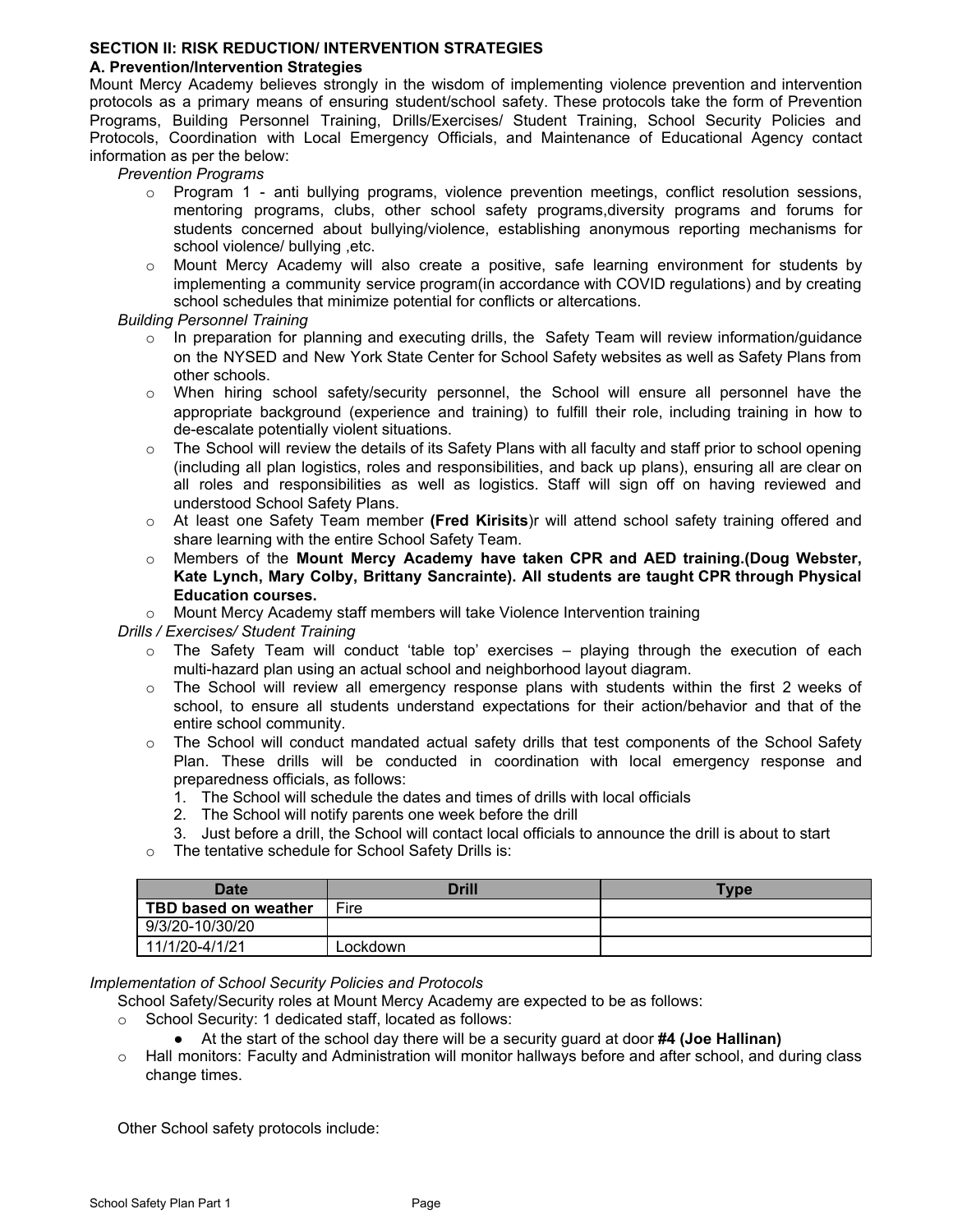- o Only door **#4** of the school will be open at the start of the day.
- $\circ$  All school visitors will be required to show identification upon entering the school building, and as appropriate, visitors will be escorted to their destination. **Access will be strictly limited due to COVID precautions**
- $\circ$  The School has security cameras located throughout the building and at all entrance doors.
- o The School has Student and Staff ID cards
- $\circ$  There will be a security audit conducted within the first 2 months of the school year.
- $\circ$  Principal and other Safety Team Members will be provided with walkie-talkies to use in the event of an emergency drill or actual occurrence to ensure a means of communication.
	- $\circ$  (See detailed plans for each type of emergency response in Section IV: Response)

#### *Coordination with Emergency Officials*

- The Team Safety Committee will contact local emergency officials to review Emergency procedures, to verify contact protocols and information, and to coordinate their involvement in School Safety drills.
- (10/15/20)

#### *Maintenance of Vital Education Agency Information*

An updated School Staff contact list (with cell phone numbers) will be maintained by the Office Manager and placed within the School "Emergency/Safety' Binder. This binder will also contain: a list of all local emergency contact names and numbers (police, fire, hospital, Board Members, local officials), Emergency Contact Information for all school staff, and a sheet with the demographics of the school (number of students, number of staff, organization chart for the school). Next to that binder will be a 'Student Emergency Contact Binder' with Emergency Contact sheets for each student.

#### **B. Early Detection of Potentially Violent Behaviors**

Expert guidelines for the early detection of potentially violent behaviors will be disseminated to all school staff in September 2020 as part of the School Safety Plan review. These Guidelines are available in the Parent Handbook. An age appropriate version of the guidelines will be discussed with students within the first month of school as part of the Anti-Bullying section of the School Advisory Program.

#### **C. Hazard Identification**

Through a walk-through and in consultation with local police and School Security staff, as part of developing the School Safety Plan, the School Safety Team identified the following potential emergency sites and situations:

#### **Potential Emergency Site/Potential Emergency Situation**

- o School Building particularly in stairwells, gym, cafeteria, auditorium
- o Student confrontation
- o Athletic Fields Student confrontation
- o Buses Student confrontation
- o Off-site Field Trips Student confrontation

#### **SECTION III: RESPONSE**

School emergency response plans were developed by the building-level school safety team and include the following elements: policies and procedures for the safe evacuation of students, teachers, other school personnel and visitors to the school in the event of a serious violent incident or other emergency which may occur before, during or after school hours, which includes evacuation routes and shelter sites and procedures for addressing medical needs, transportation and emergency notification to persons in parental relation to a student. Included in the Building Level Plan Detail is a list of the members of the emergency response team, other appropriate incident response teams, and a post-incident response team.

#### **A. Assignment of Responsibilities**

- The chain of command at Mount Mercy Academy in the case of emergencies is as follows:
	- 1. Principal (Melligan)
	- 2. Assistant Principals (Luhr/Howard)
	- 3. Director of Operations (Reynolds)
	- 4. Security (Webster)

#### **B. Continuation of Operations**

 $\circ$  In the event of an emergency, her designee will serve as Incident Commander. The School Incident Commander may be replaced by a member of the local emergency response team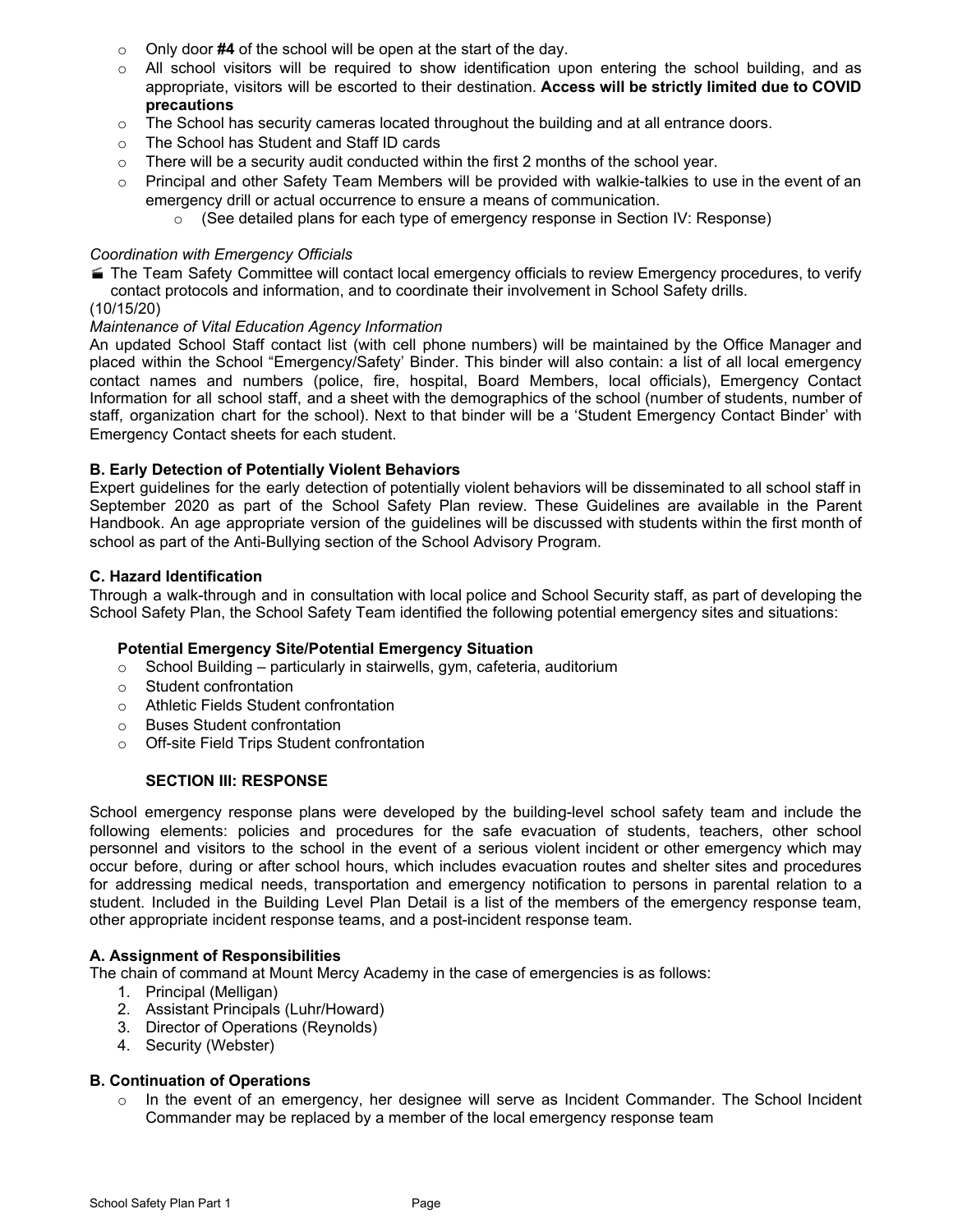- $\circ$  Upon relinguishing command, the Principal or designee may be asked to serve a support role as part of a Unified Incident Command, if established, by the local emergency response agency.
- $\circ$  The school will follow the Chain of Command outlined above to ensure continuity of operations.

#### **C. Notification and Activation (Internal and External Communications)**

In the event of an emergency, the following internal and external communications systems will be utilized as makes most sense at the time:

- o School Intercom
- o School Phone system
- o Cell Phones of School Safety Team and staff
- o Walkie-Talkies (supplied to School Safety Team members)
- o Bull Horns
- o Whistles
- o Email
- o Text messaging
- o Local media

Standard notification protocol will be for:

- $\circ$  Notification of an incident or hazard development to the Principal as soon as possible following its detection
- $\circ$  In the event of an emergency, the Principal will notify all building occupants to take appropriate protective action.

Also - upon the occurrence of a violent incident, the Principal will contact the appropriate local law enforcement officials and the Superintendent of Catholic Schools. A list of local law enforcement officials and Diocesan personnel along with contact information will be maintained in the School "Emergency/Safety' Binder in the Main Office. The Principal will also have a soft copy of this document on file, and a hard copy in their office.

In the event of disaster or violent act, as necessary, the Principal will also notify the Diocesan Communications Counsel and the Board of Directors via phone, and all staff via walking to classrooms if immediate communication is required, or via conducting an emergency staff meeting if the situation does not require immediate communication.

As necessary, the School will notify parents of a violent incident or early dismissal through use of the SchoolReach System and/or email and/or an Advisory phone chain (faculty member calls all parents within their Advisory). Parent contact information will be maintained on Student Emergency Contact forms, and with a school-wide email group. The School Reach System will also be maintained with current family/parent/guardian contact information.

Note – Families will be instructed in the Parent/Student Handbook as to where to find updated information and contact numbers for the school in the event of any emergency situation.

Note that an updated School Staff contact list (with cell phone numbers) will be maintained by the Office Manager and placed within the School "Emergency/Safety' Binder. This binder will also contain: a list of all local emergency contact names and numbers (police, fire, hospital, Board Members, local officials), Emergency Contact Information for all school staff, and a sheet with the demographics of the school (number of students, number of staff, organization chart for the school). Next to that binder will be a 'Student Emergency Contact Binder' with Emergency Contact sheets for each student.

#### **D. Situational responses**

Plans are in place, and detailed in the appended, separate Building Level Response Plan document, for:

- Multi-Hazard Response
	- $\leq$  Fire
- $\blacksquare$  Intruder in the Building
- **Medical Emergency**
- Threat of Violence (by student, staff, visitor, other)
- **Explosive/ Bomb Threat**
- **Hostage/ Kidnapping**
- Civil Disturbance
- School Bus Accident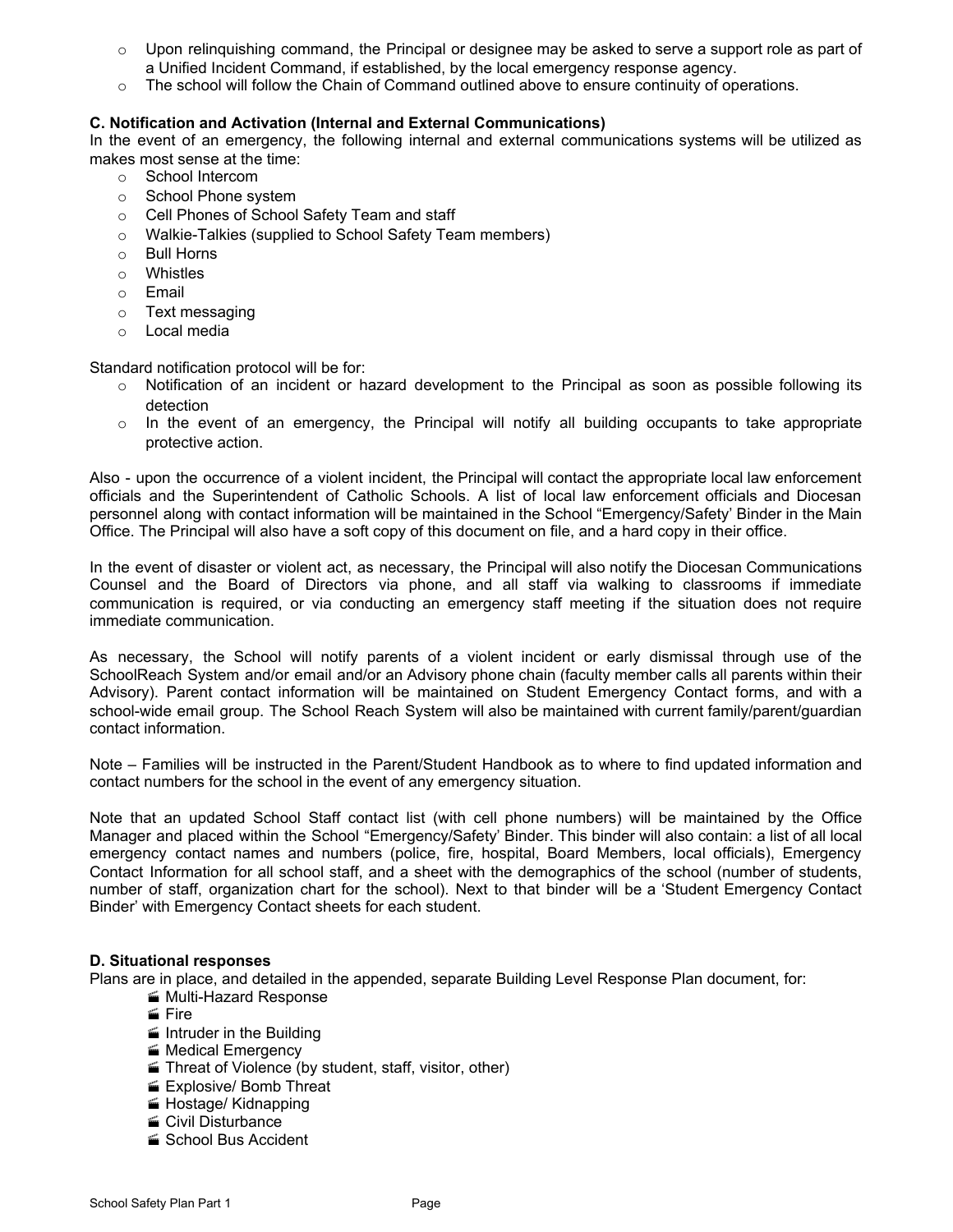- Gas Leak
- **Hazardous Material**
- Biological Threat
- Radiological Threat
- Epidemic/**Pandemic**

The school will also provide violence de-escalation and early warning sign identification training to all staff within the first month of school.

#### *Response to Acts of Violence*

The below plan is in keeping with the School's Zero Tolerance Policy for School Violence. In the event of actual violence by any member of the school community or person on school grounds the School will follow the procedure below:

- 1. Injured parties will be taken care of
- 2. Offending individual will be contained
- 3. Principal will determine the level of threat
- 4. As required:
	- a. The immediate area of the act will be isolated and/or evacuated
	- b. Lockdown procedures will be activated
	- c. Local law enforcement agencies will be notified
- 5. Situation will be monitored and response adjusted as necessary
- 6. As necessary
	- a. Initiate early dismissal
	- b. Initiate shelter or evacuation procedures

#### *Protective Action Options*

#### **Situation Plan**

- 1. Shelter-In-Place (Lockout) In case of an emergency that is outside of the building:
	- $\blacktriangleright$  Principal makes announcement, no students are allowed to leave the building
	- $\leq$  Excess staff will monitor all building entrances/exits, especially during class change
	- **Principal communicates with parents via SchoolReach**
	- $\leq$  Students remain inside of the school building and follow directions of staff
	- Teacher increases situational awareness
	- Teacher conducts business as usual
	- Teacher follows all announced directions
	- $\blacktriangle$  No one will be permitted to enter or leave the building during a Shelter-In-Place

Lock-Down – In case of an emergency or intruder that is inside of the building:

- Principal makes announcement on the PA system: **"We are going into lock-down"**
- $\leq$  Students remain silent and quickly move out of sight and away from the classroom door
- $\blacktriangle$  Teacher quickly retrieves any students in the hallway and locks the classroom door
- Teacher next to the bathroom/locker room will retrieve any students from within and then lock the classroom door. During this time, no one should approach the windows or answer the phone

 Wait for emergency responders to open the door or for announcement that the drill is complete 2. School Cancellation

- - o Monitor situation that may warrant school cancellation (Principal)
	- o Make cancellation determination
	- o Informs Superintendent of Catholic Schools
	- o Inform Families/Students
	- o Inform Staff
	- o Inform Board
	- o As necessary, inform other parties
- 3. Early Dismissal
	- o Monitor situation that may warrant early dismissal (Principal)
	- o Make early dismissal determination
	- o Agree on time to send early dismissal signal (intercom)
	- o Contact Transportation providers and make required arrangements
	- o Inform Families/Students
	- o Inform Staff
	- $\circ$  Retain appropriate school personnel on site until all students have been returned home/picked up
- 4. Evacuation (before, during and after school hours)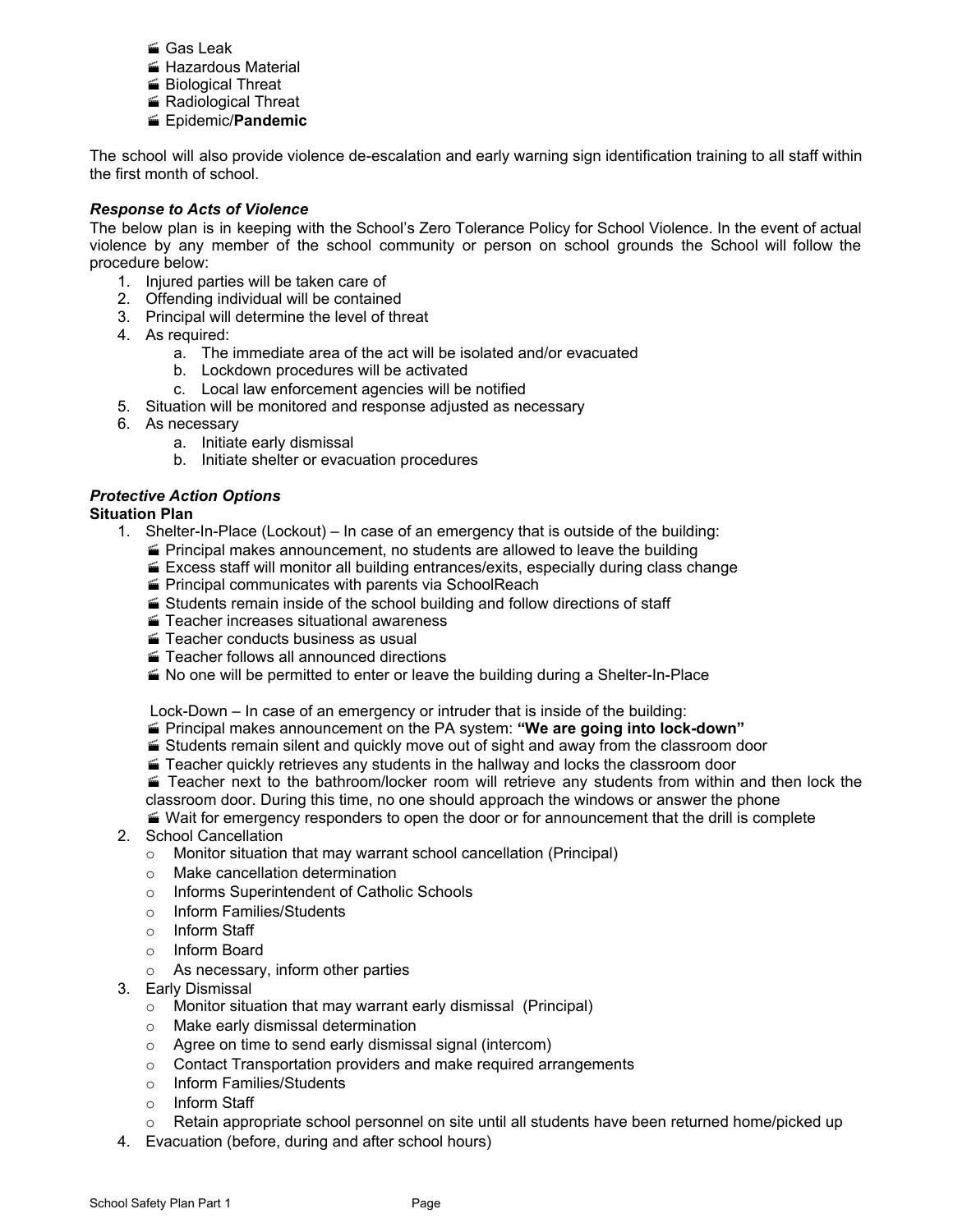- o Determine level of threat
- $\circ$  Contact Transportation providers and provisionally make required arrangements
- o Clear all evacuation routes and sites
- o Evacuate staff and students to pre-arranged evacuation site
- $\circ$  Account for all students and staff populations. Report any missing persons to Principal
- o Make determination regarding movement to Sheltering Site (Mercy Center or Salem Lutheran Church)
- o Make determination regarding early dismissal
- o If dismissing early, contact families/transportation providers for pick up
- o Ensure adult/continued school supervision/security
- o Retain appropriate school personnel on site until all students have been returned home/picked up
- 5. Movement to Sheltering Sites
	- o Determine level of threat
	- o Confirm sheltering location, depending on nature of incident
	- o Evacuate staff and students to pre-arranged sheltering site
	- $\circ$  Account for all students and staff populations. Report any missing persons to Principal
	- o Make determination regarding early dismissal
	- o If dismissing early, contact families/transportation providers for pick up
	- o Ensure adult/continued school supervision/security
- $\circ$  Retain appropriate school personnel on site until all students have been returned home/picked up

All of the above will be done in cooperation with local emergency responders.

#### *For all Situations:*

- o **Notify the Superintendent of Catholic Schools as soon as possible.**
- o **Contact the Diocesan Communications Counsel (kathy Spangler 716-847-8700) before informing any parents or the media.**
- $\circ$  Parents The Principal will determine if and when parents need to be informed, and will do the informing. This will be done in consultation with the senior Administrative Team.
- o Media The Principal will determine if and when the media needs to be informed, and will do the informing. This will be done in consultation with the Diocesan Communications Counsel.
- o The School Safety Team will convene within 48 hours of an event to conduct a Situation Debrief/Post Mortem. The Debrief process will include soliciting input from other school constituencies as follows: Principal asks for feedback from faculty and students (as appropriate), Principal asks for feedback from other school constituencies (staff, security staff, etc.). The results of this Debrief will inform future plan updates.

#### *Arrangements for Obtaining Emergency Assistance from Local Government*

- $\circ$  As necessary, the Principal will request assistance from emergency services organizations and local government agencies. Contact names and numbers will be maintained in the School Emergency/ Safety Plan Binder. Soft and hard copies of this contact information will be maintained by the Head of School and Director of Operations in their offices.
- o A record will be maintained of all Local Government Emergency Assistance requests and responses.

#### *Procedures for Obtaining Advice and Assistance from Local Government Officials*

- $\circ$  As necessary, the Principal will request advice and assistance from local government officials (county and city) and agencies such as the Red Cross. Contact names and numbers for all relevant local government officials and agencies, and the **Red Cross (716-886-7500)** will be maintained in the School Emergency/ Safety Plan Binder. Soft and hard copies of this contact information will be maintained by the Head of School and Director of Operations in their offices.
- A record will be maintained of all Local Government Officials and Agencies requests and responses.

#### *School (District) Resources Available for Use in an Emergency*

The following school resources are available in case of an emergency:

- Cell Phone
- Tool Box
- First Aid Kit
- **Flashlight**
- Moving Carts

#### *Procedures to Coordinate the Use of School District Resources and Manpower during Emergencies (see Multi-Hazard Plans above)*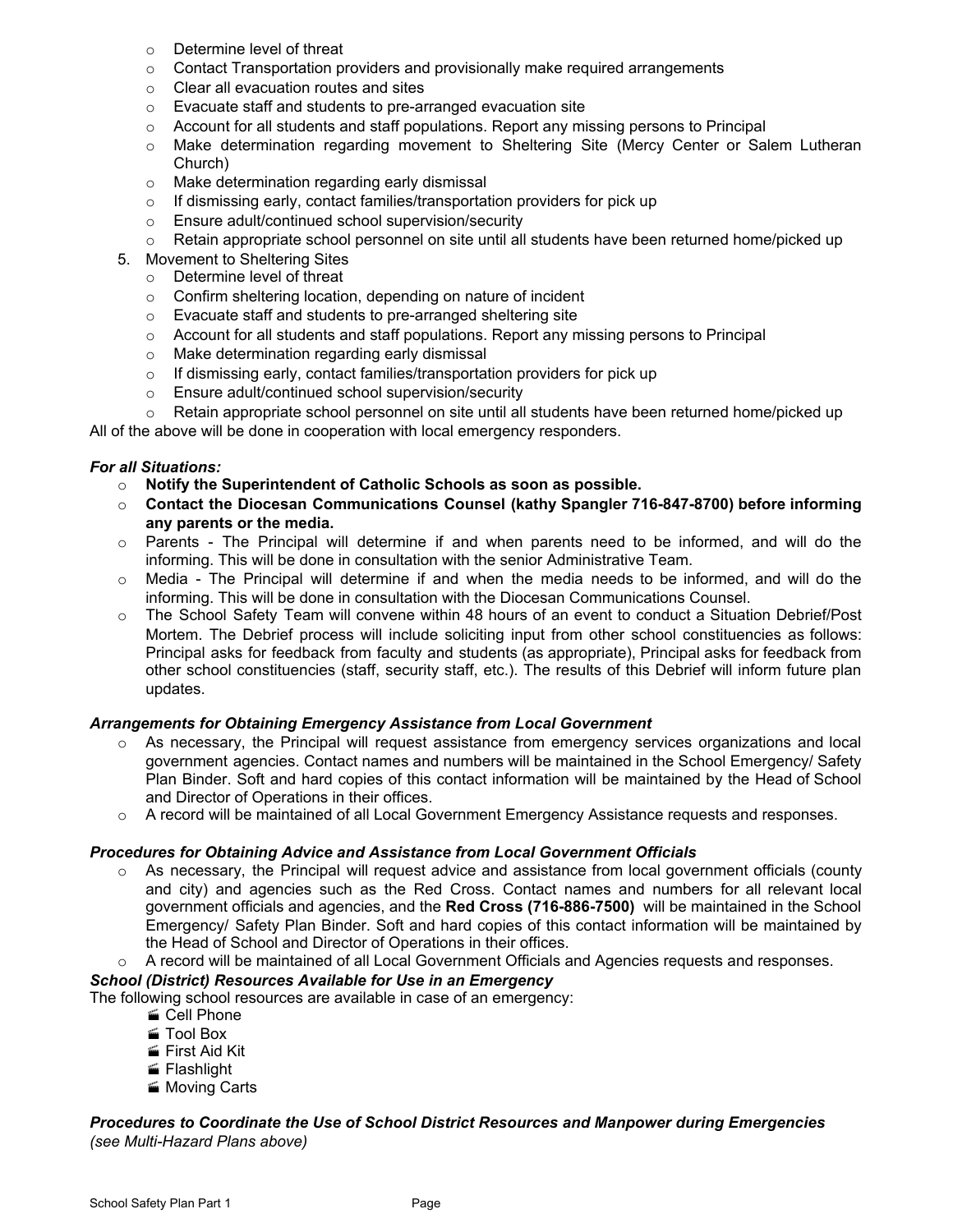#### *E. Security of Crime Scene*

- 1. The Principal or designee is responsible for crime scene security and crime related evidence until relieved by law enforcement officials.
- 2. No item shall be removed, cleaned or altered without prior approval from the appropriate law enforcement agency.
- 3. Nothing in this section should be interpreted to preclude the rescue and aid of injured persons.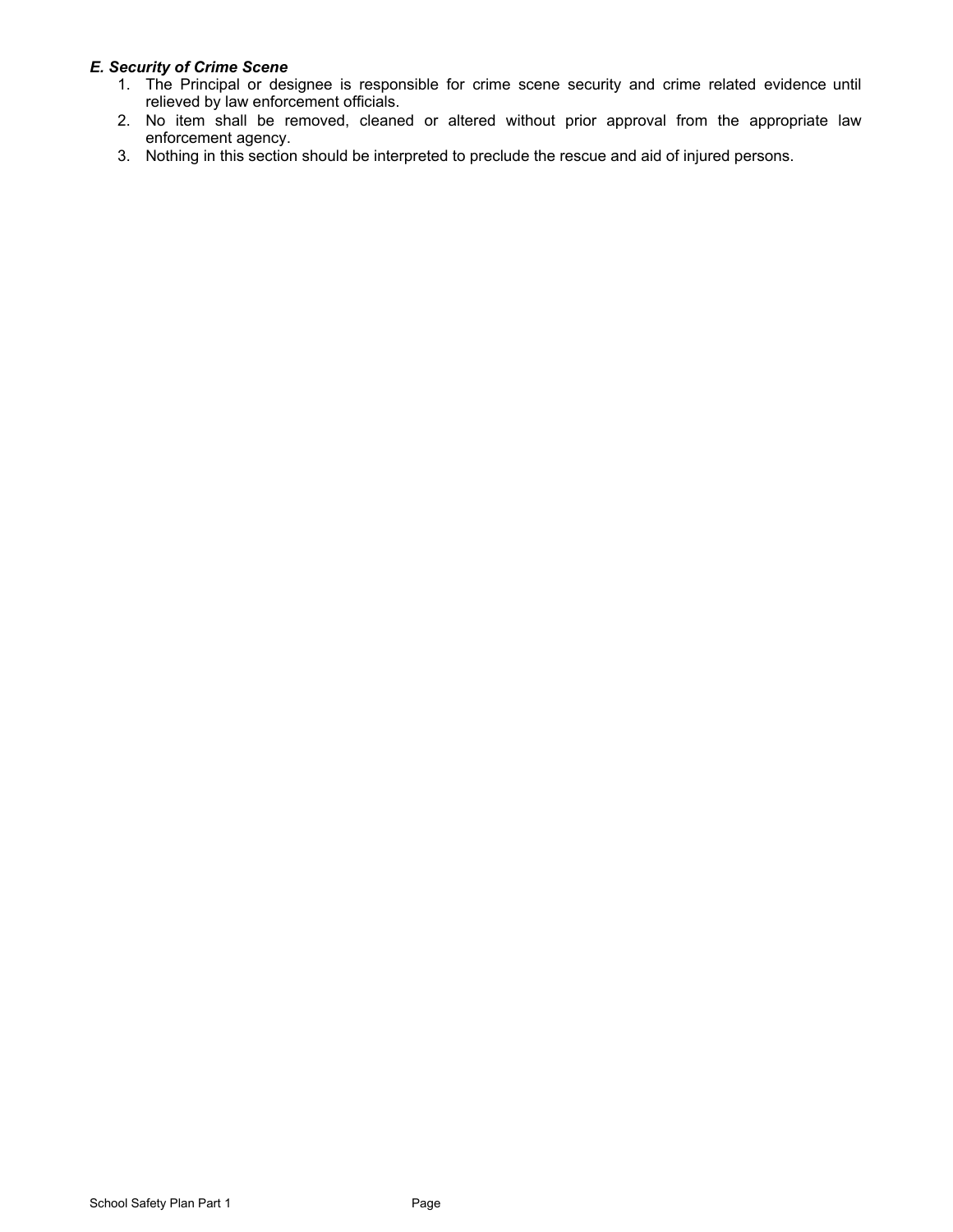# *Mount Mercy Academy School Safety Plan Part II* What If?.... **2020-2021**

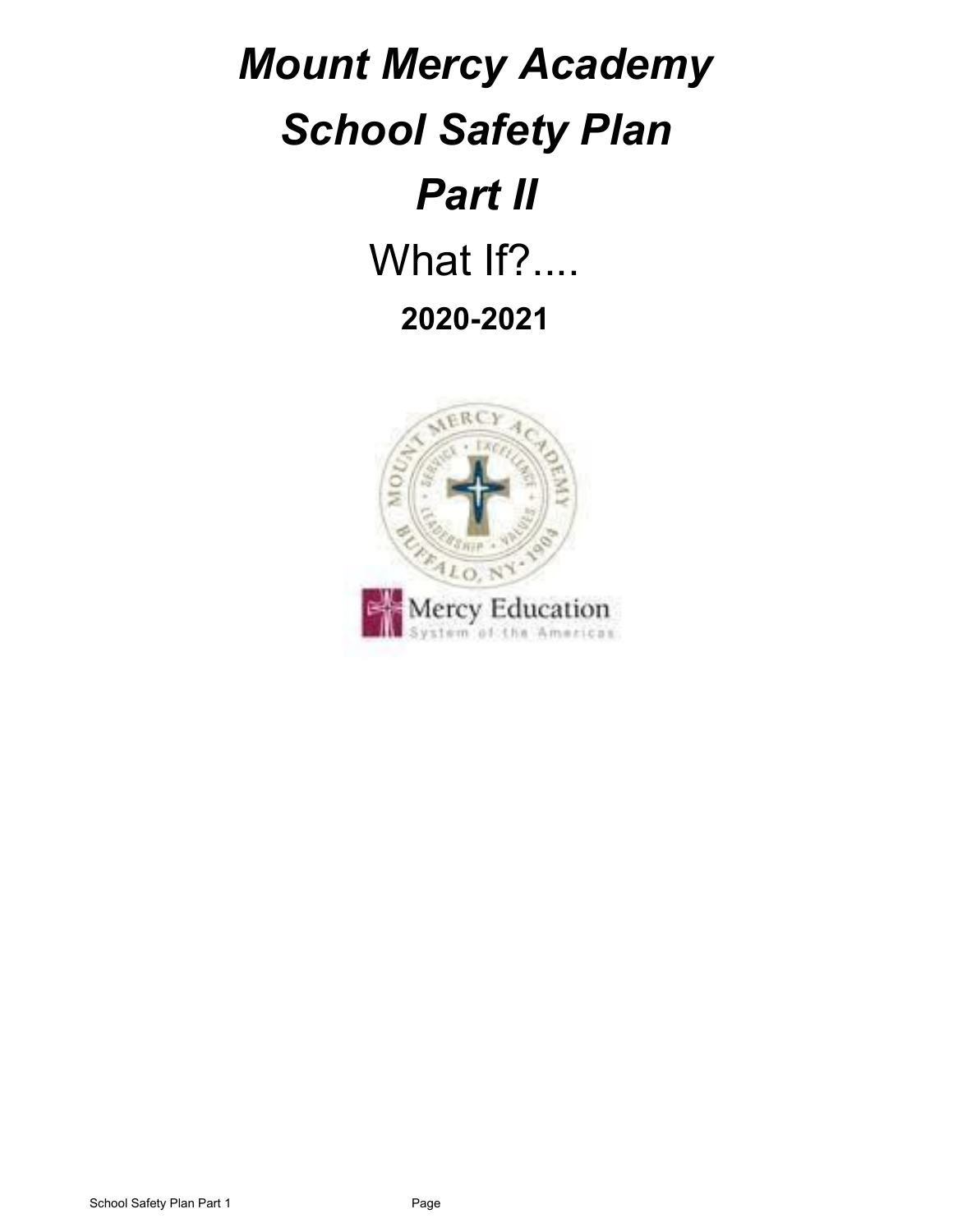## *Table of Contents*

*Crises Outline Potential Crises Emergency Protocol Crisis Management Team Crisis Checklist Lockdown Procedure After School Activities in the Gym Evacuation Plans for Any Scenario Evacuation Plan for Holding Students in School Evacuation Emergency Plan for "Quick Evacuation" Evacuation Emergency Plan A – Mercy Center Auditorium Evacuation Emergency Plan B – Trocaire Evacuation Emergency Plan C – Salem Lutheran Fire Response Building and Local Area Information/Maps/Schematics Suicide Prevention for Administrators Suicidal Risk Suicide Prevention Information Suicide Attempts Suicide Threats Regarded to Dos and DON'Ts Communicating With the Media Referral Resources Crisis Services Crisis Immediately Following the Notification Crisis Faculty/Staff Meeting Class Schedule Crisis Following Verification Crisis*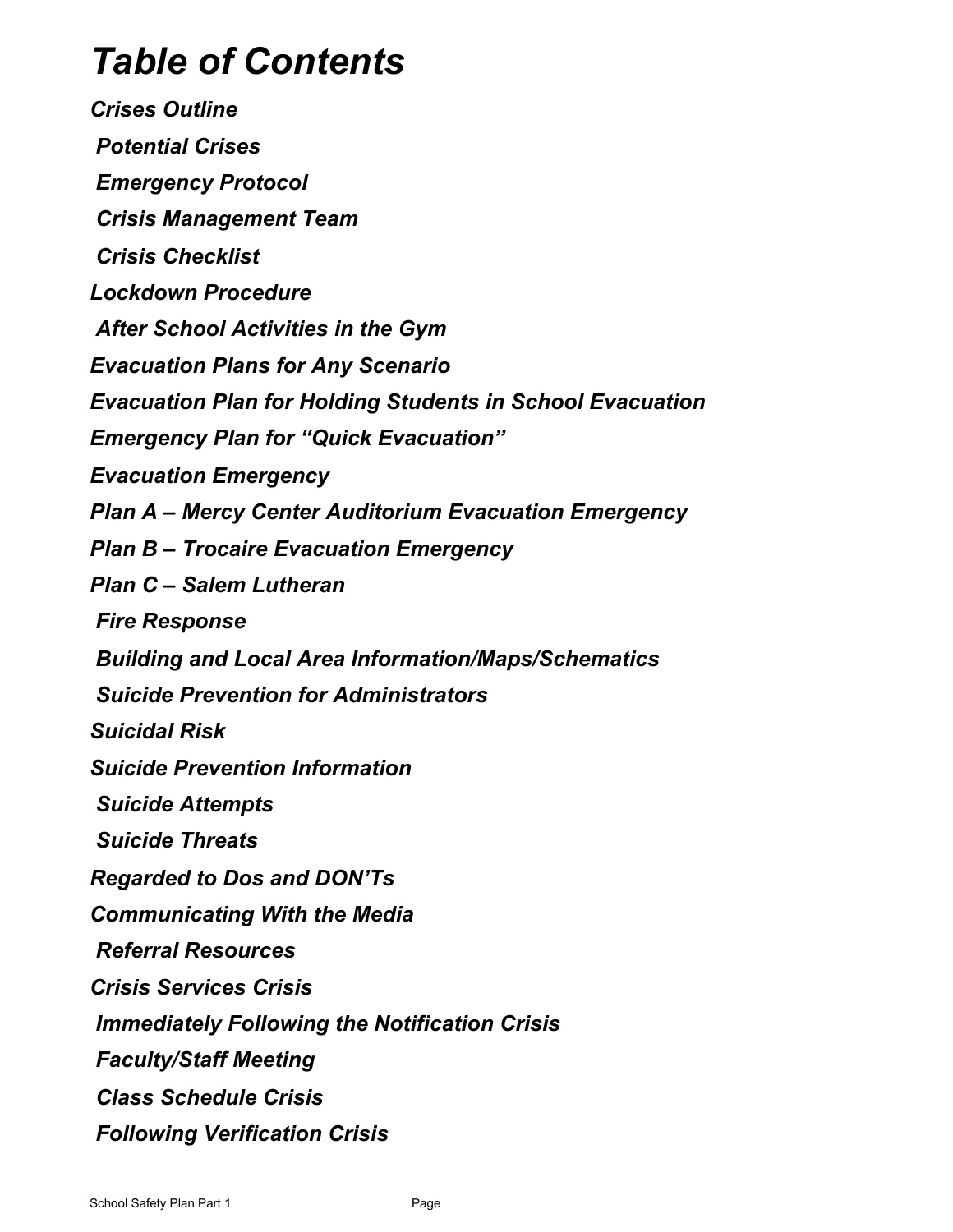*Office Staff Procedure Crisis Situations Long Term Follow Up for Rape Victims Death – Family Notification Death Guidelines for Responding to a Student's Death Death – Classroom Discussion Guidelines Death – The Funeral and Funeral Attendance Death – Family Grief Death Etiquette for Wakes and Funerals Bomb Threat BOMB THREAT FORM Daily Routines in Place At MMA Pandemic Practices Faculty and Staff Protocols and Information*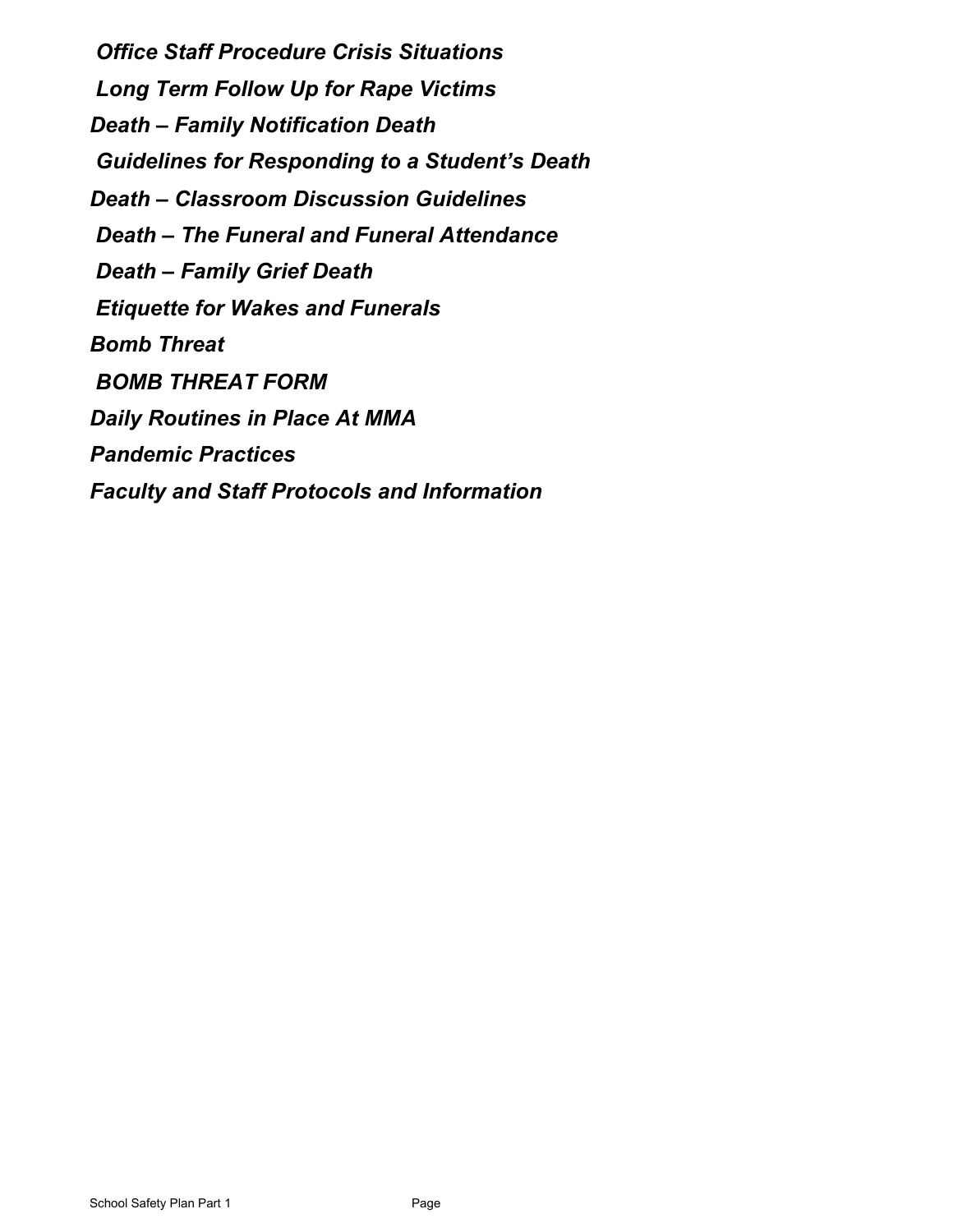## *Crises Outline*

Crises can take many different forms. Some crises could have a major impact on the company's reputation; others may only have a limited impact. Regardless of the magnitude of the potential crises, it is essential to be able to identify crises.

Categories and lists of potential crises have been provided to assist in identifying crises. While not all-inclusive, these crisis situations have been identified as having (a) a relatively high probability of occurrence and/or (b) a relatively high probability of warranting crisis communication activities, should they occur.

The list of potential crises can, and should, evolve as new potential crisis situations are identified.

The potential crises have been placed in the following categories:

Crises Involving Students ,Crises Involving Faculty and Staff ,Crisis Involving Facilities and Equipment , Crises Involving Critical Injuries and Fatalities , Crisis Involving Pandemics, Weather-Related or Natural Disasters, Financial and Economic Crises, Labor Relations Crises ,Neighborhood Crises and Miscellaneous Crises

## *Potential Crises*

## **Crises Involving Students, Faculty and Staff**

- Criminal Activity , Missing Student , Hostage/Kidnapping, Communicable disease, Discrimination/Harassment , Pandemic Crisis, Workplace Violence, Leadership/Management Resignations, Accusations of dishonesty or misconduct , Death/Injury

## **Crises Involving Facilities and Equipment**

- Fire , Lockdown , Intruder, Loss of power ,Water main break , Gas Leak , Computer system hacked , Communications outage, Cooking accident , Food contamination

## **Crises Involving Critical Injuries and Fatalities**

- Medical Emergency

### **Weather-Related or Natural Disasters**

- Tornado, Flooding/Flash Flood ,Severe Thunderstorm/Hail, snow storm, blizzard, ice storm, Earthquake, Extreme Climate (frigid temperatures or heat wave)

### **Financial and Economic Crises**

- Major tuition hike, Merger/Acquisition, Major litigation, Negative regulatory action, Bankruptcy, Embezzlement

### **Labor Relations Crises**

--Strike, Walk-off, Union organizing, Union dissolving

### **Neighborhood Crises**

- Multiple Alarm Fire, Major Accident, Hazardous Material, Explosion, Shooting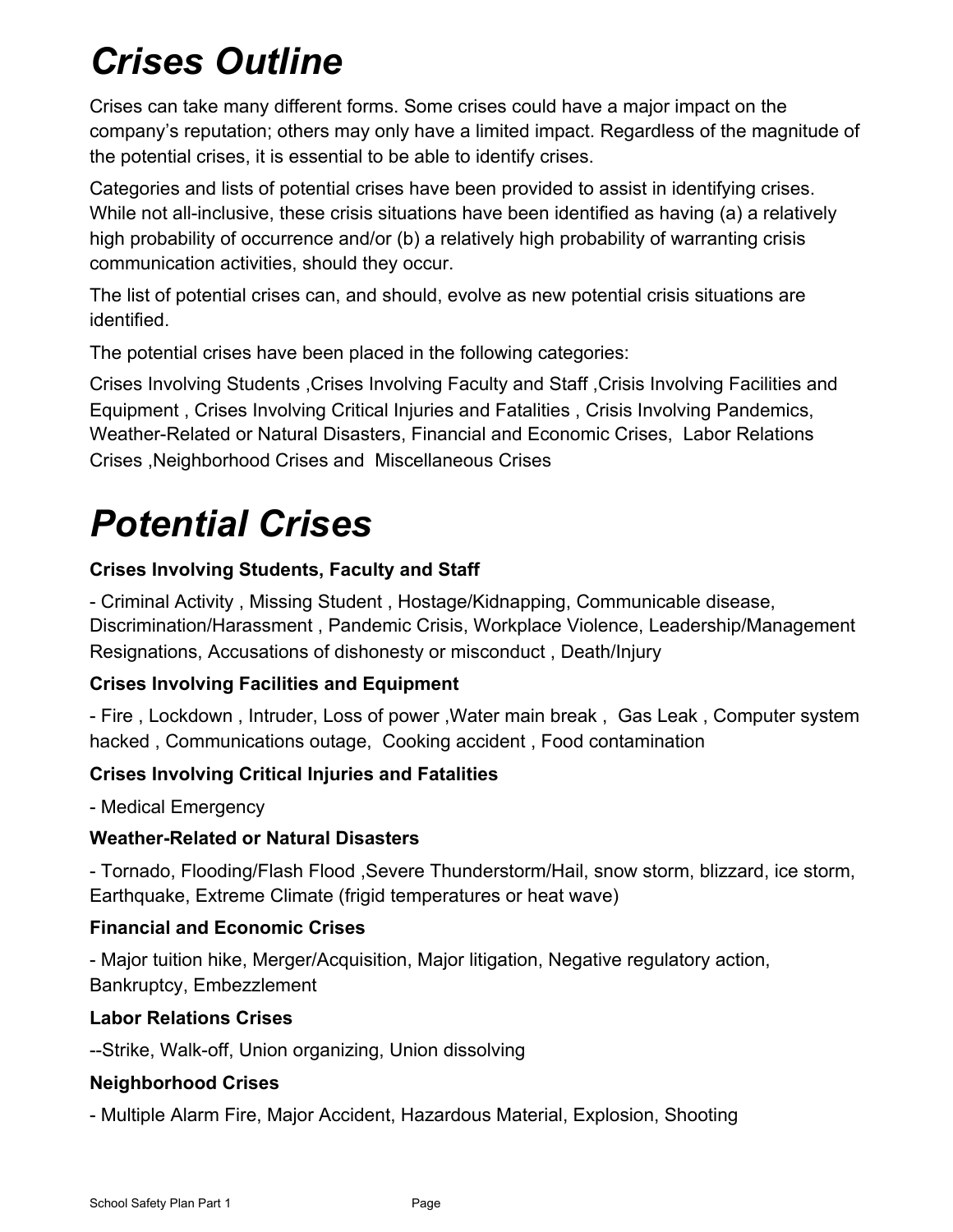- Mount Mercy Academy Program Ending, Disgruntled Donor

## *Emergency Protocol*

## **IF A QUICK EVACUATION IS NEEDED BECAUSE OF IMMINENT DANGER TO THE BUILDING, THE FOLLOWING PROCEDURE WILL BE FOLLOWED:**

1) Call 911 immediately. A teacher, student or any staff member contacts the Main

Office via phone system. The Office Manager calls 911 and remains in contact with emergency services.. The Office Manager notifies the Principal :

a) If a doctor is needed, request the SMART team from 911. (This team, based at

ECMC, includes a doctor trained for emergency medical assistance.)

b) Emergency information and health records of a student are found in the clinic.

 c) Emergency information for a faculty or staff member is in a locked file in the Main Office and are found in Administrator Plus.

 d) These files may be needed when answering 911 questions regarding an injured person.

2). In the event that police are needed, contact Police Precinct 15 / A-district (851-4409 or 851-4415).

 3) The Principal sets up Incident Command Post (one room for directors of Police, Fire, Ambulance):

a). The Main Office will be used if possible.

B) Trocaire switchboard (across Choate Avenue from MMA) will be used as an alternate command post.

c). Fire and Police officers will take charge.

d). Central Walkie Talkies will be used if the public address system is not available. A cell phone will be used to contact emergency services.

 4) The Principal notifies receiving facilities (when MMA evacuates): Mercy Center 825-5531, Trocaire 826-1200, Lorraine Academy 816-4809 (828-4809), or Salem Lutheran Church at McClellan Cir. 824-2787.

5) Local Emergency Management Office will be notified by the Fire Chief: 825-8919 Engine 4 at Hollywood and Abbott, Capt. Joe Fahey a) Staging area for fire trucks etc. Fire/Police will choose the place. b) Ambulances should be back away from fire trucks.

6) Students will walk to areas of safe refuge according to the plan.

 7) All faculty and staff, if not in charge of a class or assigned to a specific emergency role, will leave the building with the nearest group of students.

## **No student is to call a parent on a cell phone or other phone.**

**Parents will be informed by way of an official message from the principal.**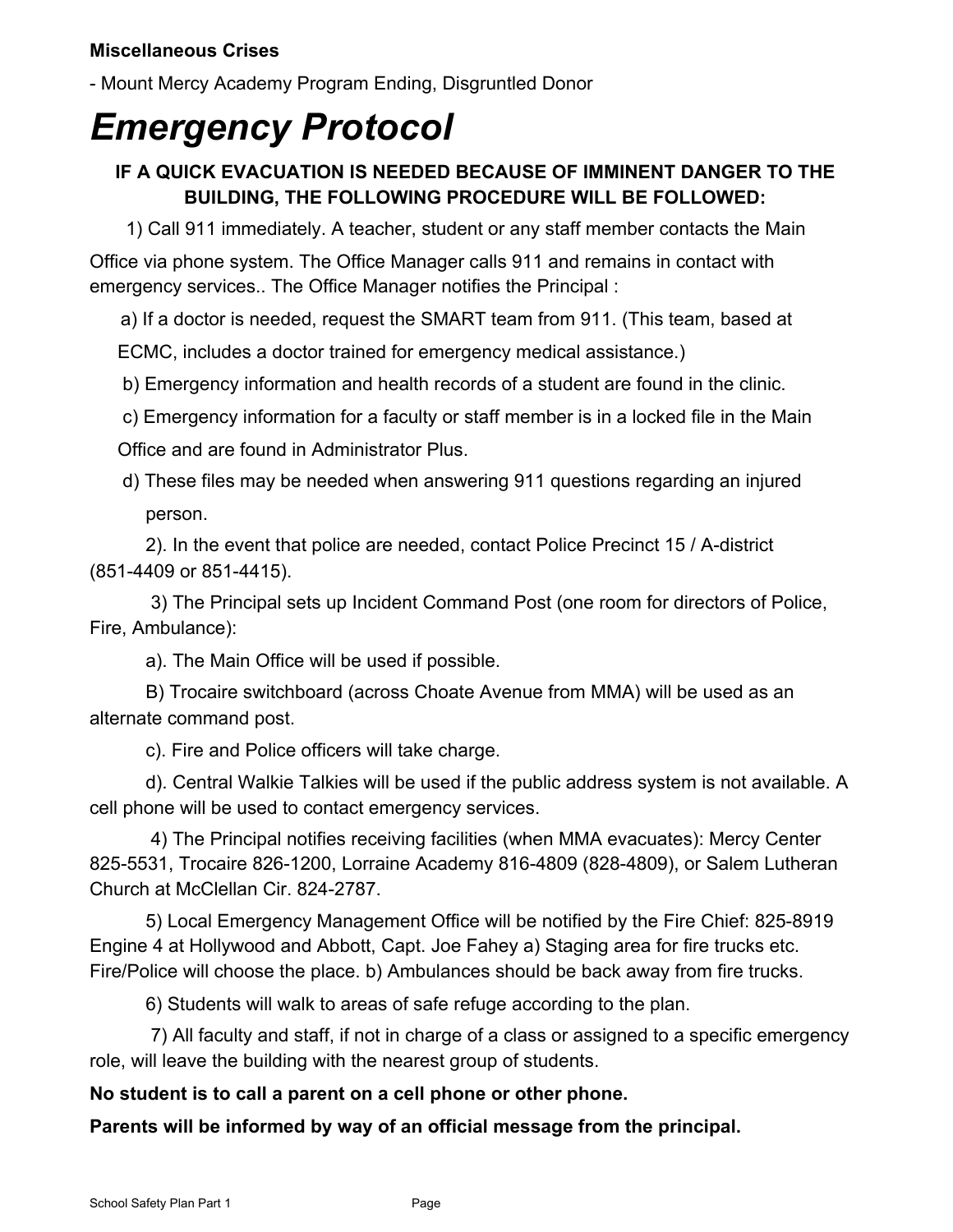## **STUDENTS SHOULD NOT CALL PARENTS ON CELL PHONES IN A CRISIS. TEACHERS NEED TO REINFORCE THIS.**

*For all Situations:*

1). Notify the Superintendent of Catholic Schools at (716) 847-5512 as soon as possible.

2). Contact the Diocesan Communications Counsel before informing any parents or the

media.

3). Contact Kathy Spangler (716-847-8717) or Email: kspangler@buffalodiocese.org

4). Parents - The Principal will determine if and when parents need to be informed, and will do the informing. This will be done in consultation with the senior Administrative Team and Diocesan Communications Counsel. 5), Media –The Principal will determine if and when the media needs to be informed, and will do the informing. This will be done in consultation with the Diocesan Communications Counsel. **External Communications**

The Principal shall issue all public communications; prepare news releases and brief media as appropriate... **No Mount Mercy Academy employee will provide information to the media during or after an emergency, unless specifically authorized by the Principal or President to do so.**

## *Crisis Management Team*

Michele Melligan, Principal 716-866-4911 Catherine Luhr Assistant Principal 716-472-9123 Kathleen Lynch Team Member 716-913-3156 Doug Webster Team Member 716-698-8332 Joy Fruth Team Member 716-9492991

## *Crisis Checklist*

## **Immediate Response**

1). Appropriate "alarms" have been sounded

2). All persons with a crisis role are mobilized and informed as to who is coordinating the response and where the coordination/emergency operation center and medical and psychological first aid centers are located

This may include coordinators for:

\_\_\_\_ Overall crisis response

- \_\_\_\_ Communications
- First aid (medical, psychological)

**Last Crowd management** 

\_\_\_\_ Media

- \_\_\_\_\_Transportation
- 3). School Reach activated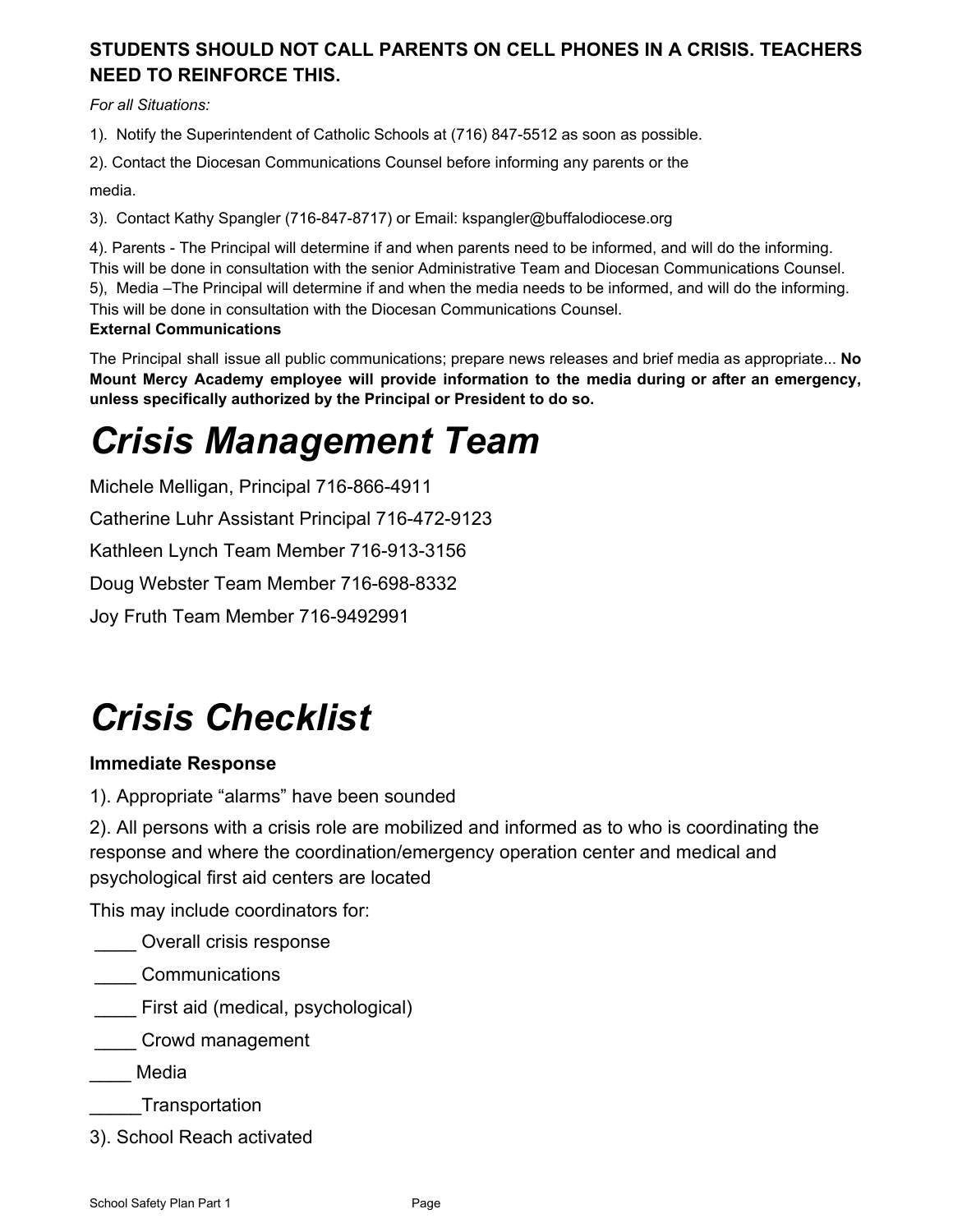4). Team leader and others clarify whether additional resources should be called in (from the district or community – such as additional medical and psychological assistance, police, and fire)

5). All communication needs are addressed by implementing planned means for information sharing and rumor control (e.g. public address announcements, circulation of written statements, presentations to staff/students/parents in classes or in special assemblies)

This includes communications with:

| <b>Staff</b>                       |
|------------------------------------|
| Home                               |
| <b>Students</b>                    |
| Fire                               |
| olice                              |
| District offices and other schools |
| Crisis team                        |
| Community                          |
| Media                              |

## **Follow-Up Activity**

In the aftermath, check to be certain that:

1). Continuing communication needs are addressed (clarifying causes and impact; debunking rumors, updating facts, providing closure; updating information on available resources)

2). If relevant, family contacts are made to learn funeral and memorial service arrangements, and to determine if there is additional assistance the school can provide 3). Crisis-related problems continue to be monitored and dealt with (including case management of referrals and extended treatment)

4). Facets of crisis response that are no longer needed are brought to an appropriate conclusion

 5). Debriefing meetings are held (to appreciate all who helped, clarify deficiencies in crisis response, and make revisions for the next time)

6). Crisis response plans are revised and resources enhanced for dealing with the next crisis

7). Appropriate prevention planning is incorporated (e.g., at least to minimize the

Impact of such events)

## **Pandemic Situations**

In light of the Covid pandemic and/or any other pandemic/epidemic, steps have been taken to assure student and adult safety.

**While in school, the following steps must be taken:**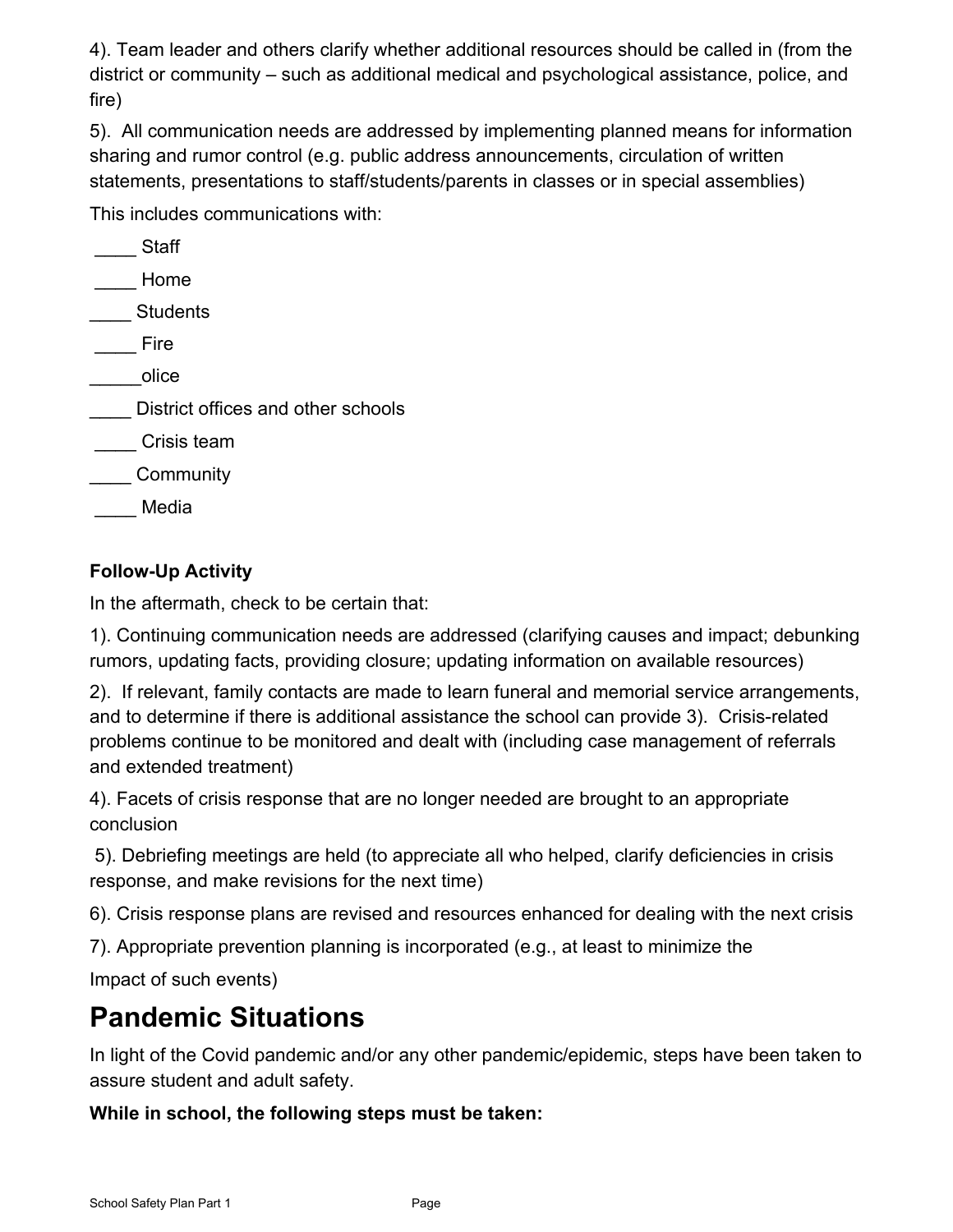\*6 feet social distancing must be adhered to in classrooms, cafeterias, lockers and hallways

\*Masks must be worn in all classrooms, cafeterias and hallways. Masks are available

\*All students and adults must have their temperature checked upon entering school. If temperature is elevated, the individual may not enter the building

\*If symptoms occur during school, an isolation room has been established in room 107. A nurse is on site daily

\*Students and parents must abide by Erie County Department of Health, NYS Department of Health and CDC guidelines for re-entry to school

\*Twice a day cleaning of lavatories

\*PPE supplies are in each classrooms and teachers are responsible for sanitizing desks between classes

\*All communal surfaces washed down after use (cafeteria tables, desks)

\*Deep cleaning is completed each day at the end of the day in each room (unless otherwise noted)

\*The school is ready for a total distance learning should such situations arise and distance learning should be in place for students who have elected to complete course work using distance learning

\*The school will notify students, parents and staff of any changes using the school reach system.

### **Faculty and Staff Health and Safety Policies**

All Faculty and Staff are oriented to their duty to perform the actions found in the

Red Crisis Folder every desk in every classroom. All employees are required to follow and participate in fire drill/evacuation/lockdown procedures. Faculty orientation students to rules of fire/lockdown drills, including how to exit, where the classroom key is for lockdown and how to call the Main Office. **Faculty and Staff are also responsible for maintaining protective procedures during the COVID pandemic.**

Mount Mercy Academy has a full time RN present on every school day. **Mrs. Collins maintains all health records and is the point person for COVID response within the school.**

All coaches (and many of the Faculty) have been certified for **First Aid, CPR and AED.** In addition:

One teacher is a certified First Aid/CPR/AED instructor.

One teacher is a volunteer fireman and first responder

All teachers have received COVID training/cleaning

All teachers have received bloodborne pathogen training

All teachers have COVID cleaning supplies in their room

All teachers and staff are invited to a flu shot clinic sponsored by Mrs. Collins, RN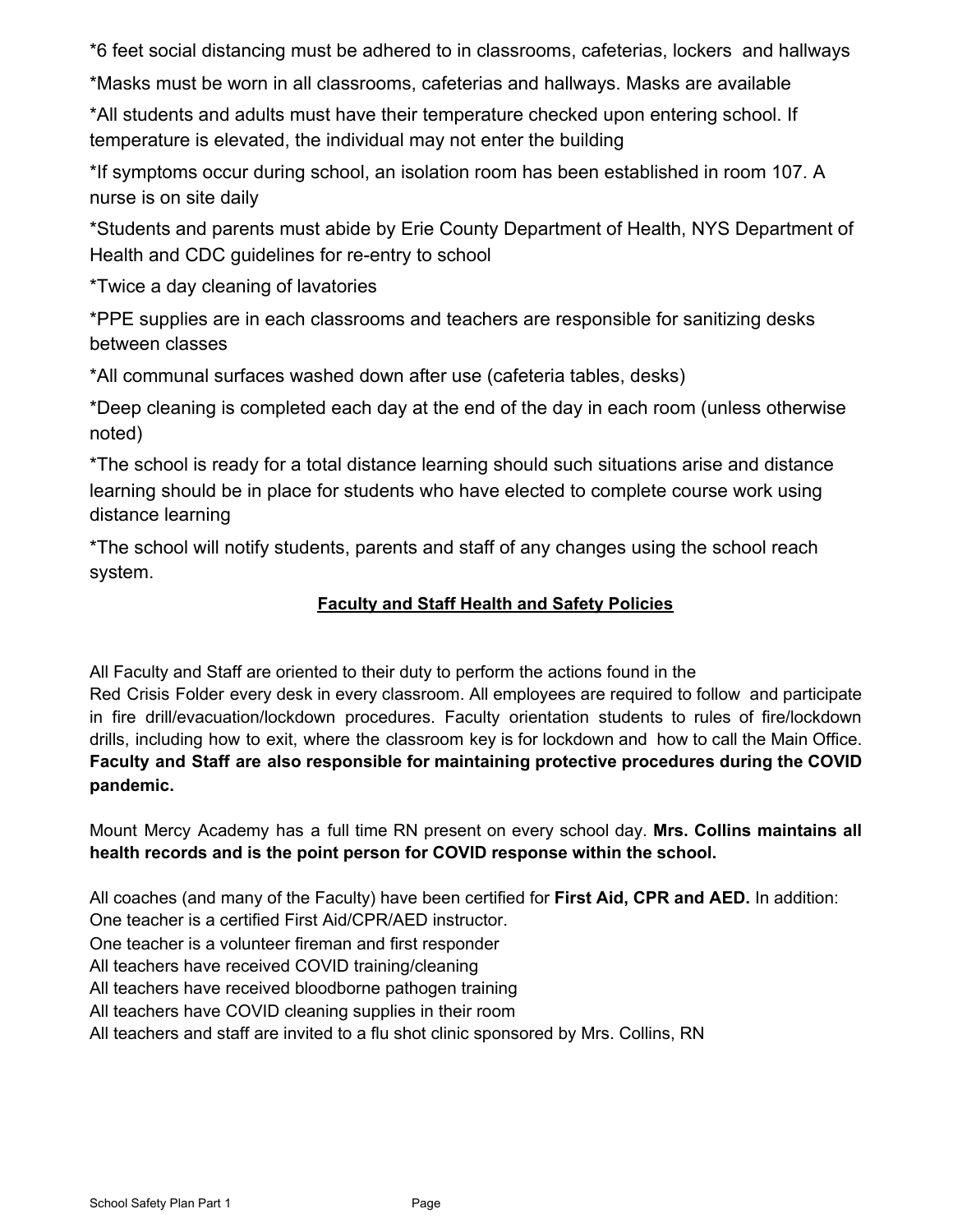Every faculty and staff member and students have been oriented to CDC, NYSDH and ECDH procedures concerning COVID protocols, including, but not limited to : Hand washing, desk cleaning, temperature taking and proper mask techniques.

Yearly, as per New York State, every student is instructed in CPR through the Physical Education department, Any teacher of a student with a specific health problem (diabetic/seizure) has been notified and told how to respond should an event occur.

Any teacher of a student with an IEP/504 plan has been notified and has procedures in place for those students.

Yearly, as per New York State, every adult is oriented about bloodborne pathogens and other methods of spreading diseases (MERSA, cold/flu). In 2020, all adults (and students) were made aware of COVID protocols as well. These protocols are practiced daily.

Classrooms, Library Media Center and the Dining Hall have been spaced in accordance with ECDH, NYS and CDC guidelines for COVID safety

The school maintains a very good relationship with community health, safety and fire agencies.

We are in a partnership with Mercy Hospital across the street through our Health Care and Career Club as well as the Sisters of Mercy.

We regularly pass NYS inspection of our kitchen equipment and service.

We have hired a security officer for the protection of the entire building and have installed cameras to ensure safety.

Because of COVID procedures, all students enter through door 4 and have their temperature taken immediately. A full protocol is in place for the procedures if a student or staff member may have been exposed to COVID. The school is equipped with an isolation room and bathroom for this situation.

All faculty and staff are required to take their temperature at home or use the school termometer upon entry to the school. Anyone with an elevated temperature is sent home and may not enter the building.

We are in regular contact with area fire and police organizations about our training for fire/lockdown program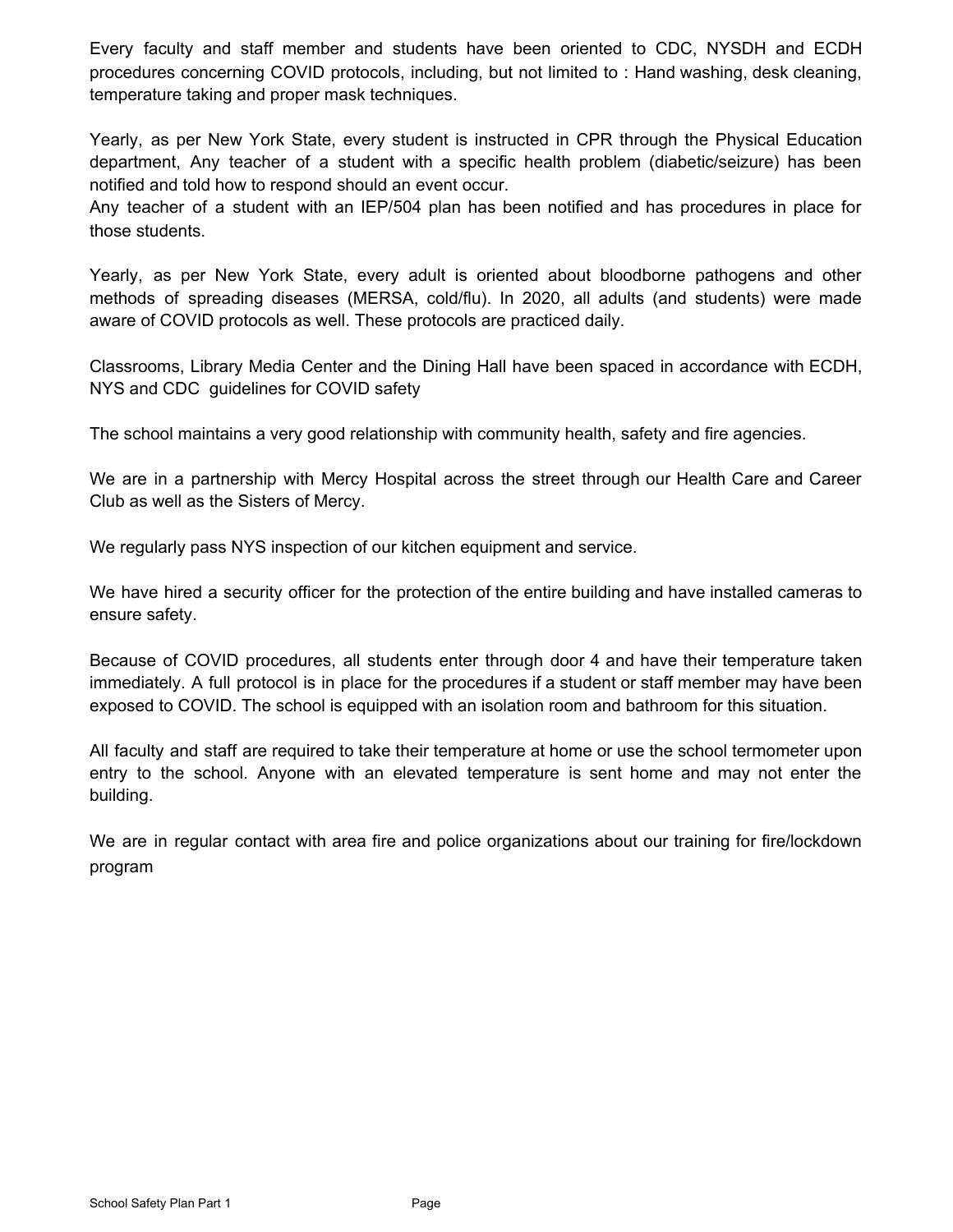#### **SECTION IV: RECOVERY**

Mount Mercy Academy Recovery (Post Incident Responses) will include, but not be limited to: Short term:

- $\blacktriangleright$  Mental health counseling for staff and students
- **Building security**
- Facility Restoration
- Post Incident Critique
	- o After the recovery stage of any incident, the Mount Mercy Academy Safety Team will conduct an internal Post Mortem that will include re-evaluations of violence prevention and school safety activities as appropriate to improve our plan. Updates to the Safety Plan will be made as appropriate.

Other….

Long Term:

- $\blacktriangleright$  Mental health counseling for staff and students
- **Building security**
- $\blacktriangle$  Mitigation actions, as appropriate, to reduce the likelihood of repeat occurrence and impact if a similar incident does occur again.

Note that the Mount Mercy Academy Safety Team has coordinated with statewide plans for disaster mental health services to ensure that the School has access to federal, state and local mental health resources in the event of a violent incident.

After the recovery stage of any incident, the Mount Mercy Academy Safety Team will conduct an internal Post Mortem that will include re-evaluations of violence prevention and school safety activities as appropriate to improve our plan. Updates to the Safety Plan will be made as appropriate.

#### **Appendix 1: School Buildings covered by this District-Wide/ Building-Level School Safety (SAVE) Plan Mount Mercy Academy**

88 Red Jacket Parkway, Buffalo, NY 14220 Michele Sixt Meligan **Principal** 716-825-8796 x113 Mmelligan@mtmercy.org

- **Appendix 1:** School Area Map(s)
- **Appendix 2:** School organization chart, including indication of School Safety Team members and the School Safety Team Chain of Command
- **Appendix 3:** Local emergency resources contact list
- **Appendix 4 :** Regulations of the Commissioner of Education,Diocese of Buffalo

#### To: Principals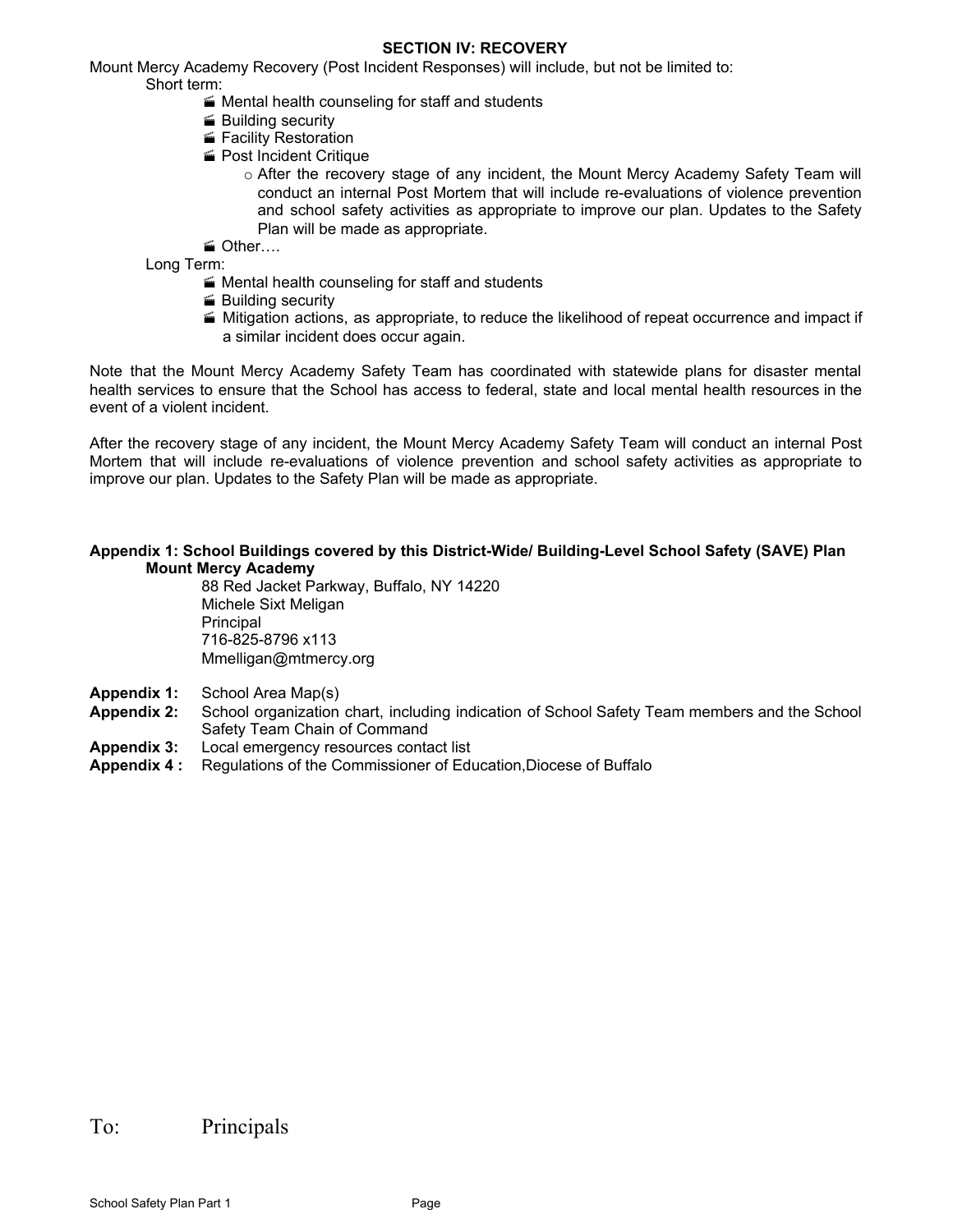| From: | Christian Riso, Assistant Superintendent of Government Services |
|-------|-----------------------------------------------------------------|
| Re:   | Fire Drill and Lockdown Drill Guidelines, Updated for COVID-19  |
| Date: | September 21, 2020                                              |

NYS Educational Law requires emergency evacuation drills to include the following:

- 1. The statute requires twelve drills be conducted each school year, four of which must be lock-down drills, the remaining eight are required to be evacuation drills.
- 2. Eight of the required twelve drills must be completed before December 31<sup>st</sup>.

Based on the above law, it is recommended that all Diocese of Buffalo Catholic schools conduct six Fire Drills and two Lock-Down Drills prior to December 31 of each school year. Once the first eight drills are completed as recommended, two Fire Drills and two Lock-down Drills will remain to be conducted from January 1 through June 15 of each school year.

It is the duty of the principal or principal's designee of your school to instruct all members of the faculty and staff with the procedures to be followed during Fire and Lock-Down drills. Students must be instructed at one of these drills about procedures to be followed if a fire occurs during a lunch period. Be reminded that conducting other safety drills, such as lockout or evacuating to your alternate site, must be practiced so that all faculty, staff, and students are familiar with how to proceed during an emergency. Please refer to your enacted "School Safety Plan" for guidance on conducting safety drills. **In response to the COVID-19 pandemic, NYSED is recommending that schools modify drill procedures to maintain social distancing as a way to minimize the risk of spreading infection during drills**.

In order to ensure that you have completed all needed drills for the year, you may want to use the "Fire Drill/Lock-Down Record Form" below, listing the date, type of drill and any notes related to drill modifications, time, and duration of all drills; Section A must be completed by December 23, 2020 and Section B must be completed by June 15, 2021. Thank you in advance for your conscientious efforts to provide a safe environment for your school community.

## **Fire Drill / Lock-Down Record Form 2020 – 2021**

Per Education Law, all Catholic schools are recommended to conduct six Fire Drills and two Lock-Down Drills prior to December 31 each school year. Two Fire Drills and two Lock-down Drills are also recommended to be conducted from January 1 through June 15 of each school year.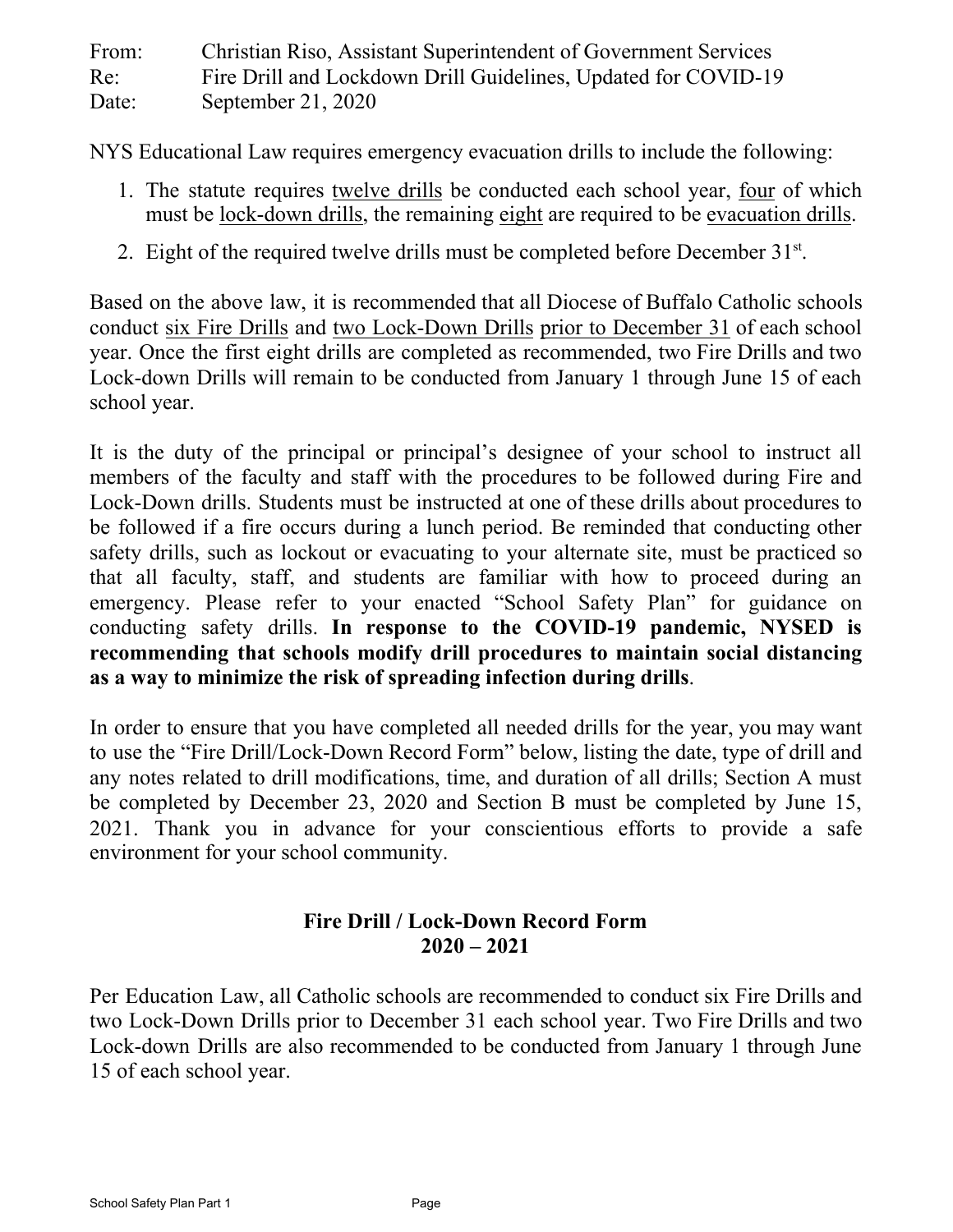In Section A, give the date, type, time, and duration of the drills held between September 8, 2020 and December 23, 2020. In Section B, give the date, type, time, and duration of the drills held between January 4, 2021 and June 15, 2021.

School: Mount Mercy Academy Principal: MIchele Sixt Melligan

| Section A – Drills Completed by 12/31/2020 |             |           |                   | Section B – Drills Completed after 1/1/2021 |                                                                               |           |      |          |
|--------------------------------------------|-------------|-----------|-------------------|---------------------------------------------|-------------------------------------------------------------------------------|-----------|------|----------|
|                                            | Date        | Type/Note | Time              | Duration                                    | Date                                                                          | Type/Note | Time | Duration |
|                                            |             | S         |                   |                                             |                                                                               | S         |      |          |
| 1.                                         | 9/22/<br>20 | FD        | $1:20$ pm         | 1:35.                                       | 9.                                                                            |           |      |          |
| 2.                                         | 9/23/<br>20 | FD        | 11:47 am<br>lunch | 1.31                                        | 10.                                                                           |           |      |          |
| 3.                                         | 9/23/<br>20 | FD        | $2:10$ pm         | 1:31                                        | 11.                                                                           |           |      |          |
| 4.                                         | 9/25/<br>20 | FD        | 8:20 am           | 1:45                                        | 12.                                                                           |           |      |          |
| 5.                                         | 9/25/<br>20 | FD        | 1:15              | 1:44                                        | Please indicate the date a fire drill was<br>conducted during a lunch period: |           |      |          |
| 6.                                         | 10/5/<br>20 | <b>FD</b> | 12:01<br>lunch    | 1:51                                        |                                                                               |           |      |          |
| 7.                                         |             |           |                   |                                             |                                                                               |           |      |          |
| 8.                                         |             |           |                   |                                             |                                                                               |           |      |          |

Fire Evacuation Routes Mount Mercy Academy

McAuley Wing:

There are 3 doors from which to evacuate: 1,2,7

Rooms 1,3,4,5,6,7,8,10 will exit by the center staircase and out door 7 into the parking lot. They will turn right and walk up west up Red Jacket Parkway.

Should door 7 be blocked, the classrooms should exit out the side staircases into the grotto and west on Choate Ave,

## **Main Building:**